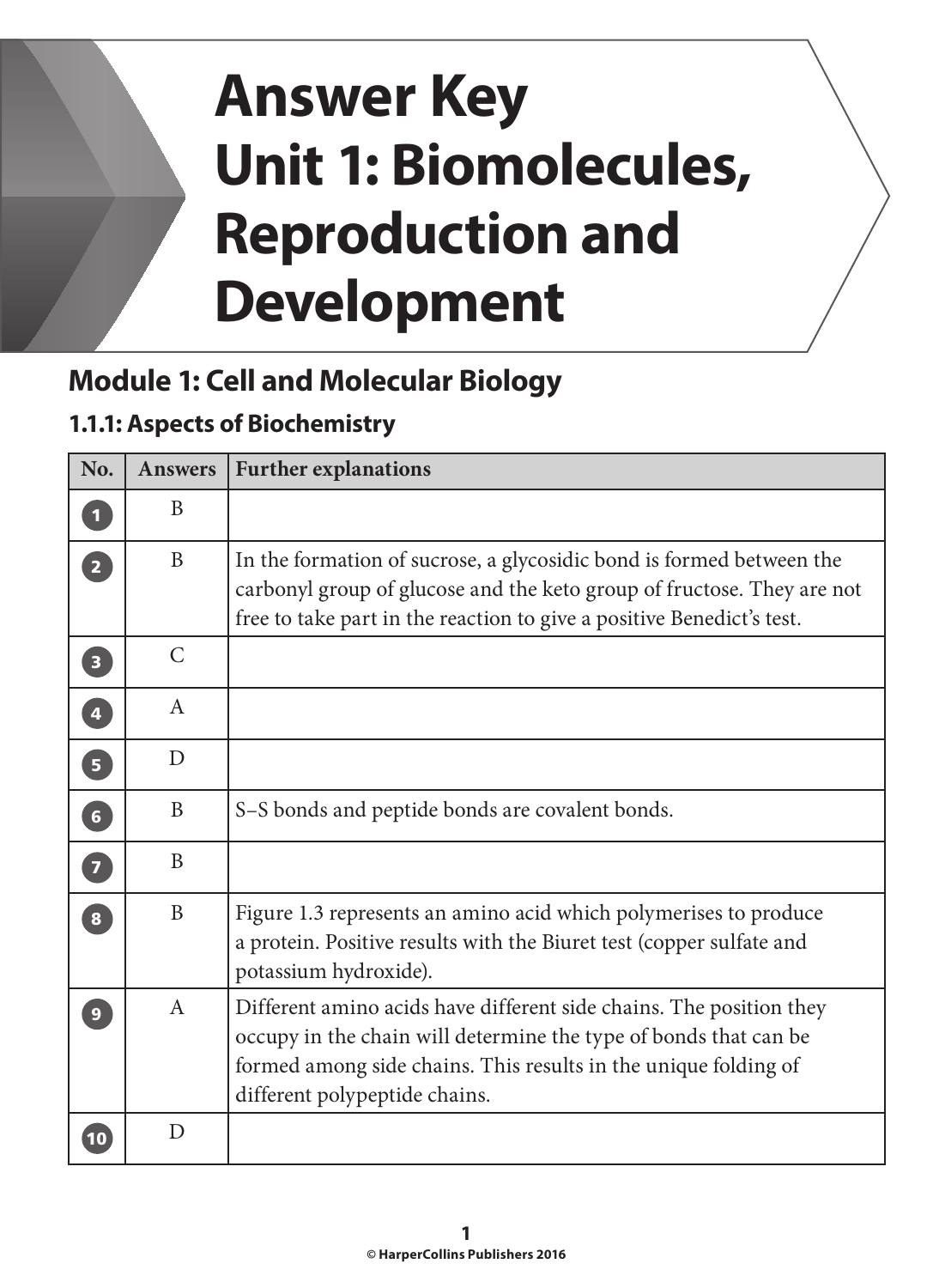#### **1.1.2: Cell Structure**

| No.                     | <b>Answers</b> | <b>Further explanations</b>                                                                                                                                                                                                                                   |
|-------------------------|----------------|---------------------------------------------------------------------------------------------------------------------------------------------------------------------------------------------------------------------------------------------------------------|
| $\blacksquare$          | B              |                                                                                                                                                                                                                                                               |
| $\overline{2}$          | D              |                                                                                                                                                                                                                                                               |
| $\overline{\mathbf{3}}$ | B              |                                                                                                                                                                                                                                                               |
| $\overline{4}$          | B              | The chloroplasts share similarities with prokaryotes. They contain<br>circular DNA and 70S ribosomes and are capable of reproduction.<br>The theory put forward the idea that the chloroplast may have been a<br>bacterium that was incorporated into a cell. |
| 5 <sup>2</sup>          | D              |                                                                                                                                                                                                                                                               |
| 6 <sup>1</sup>          | $\mathcal{C}$  |                                                                                                                                                                                                                                                               |
| $\overline{7}$          | A              |                                                                                                                                                                                                                                                               |
| $\bf{8}$                | A              |                                                                                                                                                                                                                                                               |
| 9 <sup>°</sup>          | B              |                                                                                                                                                                                                                                                               |
| $\boxed{10}$            | D              | The vascular bundle is made up of different tissues – phloem, xylem<br>and cambium – and is the organ of transport in plants.                                                                                                                                 |

#### **1.1.3: Membrane Structure and Function**

| No.                     | <b>Answers</b> | <b>Further explanations</b>                                                                                                           |
|-------------------------|----------------|---------------------------------------------------------------------------------------------------------------------------------------|
|                         | B              |                                                                                                                                       |
| $\overline{\mathbf{2}}$ | B              | Carbohydrate chains on the glycolipids and glycoproteins act as cell<br>recognition sites and therefore must be on the outer surface. |
| 3                       | A              |                                                                                                                                       |
| Д                       | B              |                                                                                                                                       |
| 5                       |                |                                                                                                                                       |
| 6                       |                |                                                                                                                                       |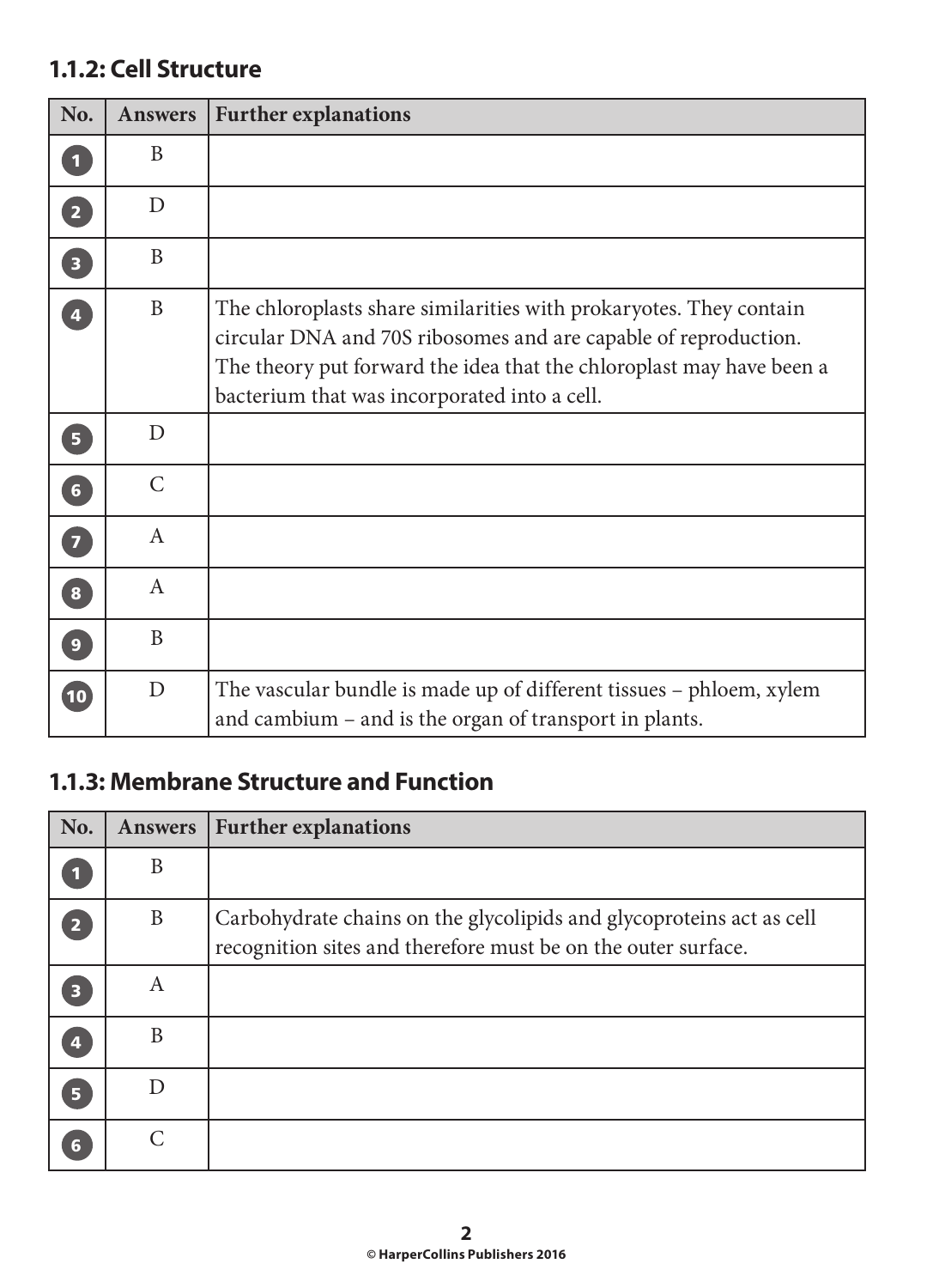| No.              | <b>Answers</b> | <b>Further explanations</b>                                                                                                                                                                                 |
|------------------|----------------|-------------------------------------------------------------------------------------------------------------------------------------------------------------------------------------------------------------|
| $\overline{7}$   | B              |                                                                                                                                                                                                             |
| $\bf{8}$         | B              | Although ATP is required for the movement of the vesicle, a<br>concentration gradient does not determine the direction of the<br>movement.                                                                  |
| $\boldsymbol{9}$ | $\Box$         | The smallest change in mass occurs in D. This indicates the smallest<br>water intake to achieve equilibrium and therefore the smallest difference<br>in water potential between the cells and the solution. |
|                  | A              |                                                                                                                                                                                                             |

#### **1.1.4: Enzymes**

| No.                     | <b>Answers</b>   | <b>Further explanations</b>                                                                                                                                                                                                                  |
|-------------------------|------------------|----------------------------------------------------------------------------------------------------------------------------------------------------------------------------------------------------------------------------------------------|
| $\overline{\mathbf{1}}$ | B                |                                                                                                                                                                                                                                              |
| $\boxed{2}$             | D                |                                                                                                                                                                                                                                              |
| $\overline{\mathbf{3}}$ | $\mathcal{C}$    |                                                                                                                                                                                                                                              |
| 4                       | $\mathcal{C}$    |                                                                                                                                                                                                                                              |
| $\overline{5}$          | D                | Lipase is a pancreatic enzyme that works in the duodenum in alkaline<br>pH (around 9). Intracellular enzymes, such as catalase, function at<br>neutral pH (around 7) and enzymes in the stomach, e.g. pepsin, work in<br>acid pH (around 2). |
| $6\overline{6}$         | $\boldsymbol{A}$ | The activation energy is the energy required to initiate the reaction.<br>Line 'b' represents the activation energy for the non-enzyme-catalysed<br>reaction. In the presence of the enzyme the activation energy is lowered<br>to 'a'.      |
| 7                       | $\overline{D}$   | Accumulation of Z will inhibit the first enzyme in the series to slow<br>down then stop the process. End-product inhibition is a feedback<br>mechanism that regulates the level of the product in the system.                                |
| $\overline{\mathbf{8}}$ | B                |                                                                                                                                                                                                                                              |
| $\boxed{9}$             | D                |                                                                                                                                                                                                                                              |
| $\boxed{10}$            | $\overline{C}$   | A competitive inhibitor is structurally similar to the substrate and binds<br>reversibly to the active site of the enzyme. It competes with the substrate<br>for the active site.                                                            |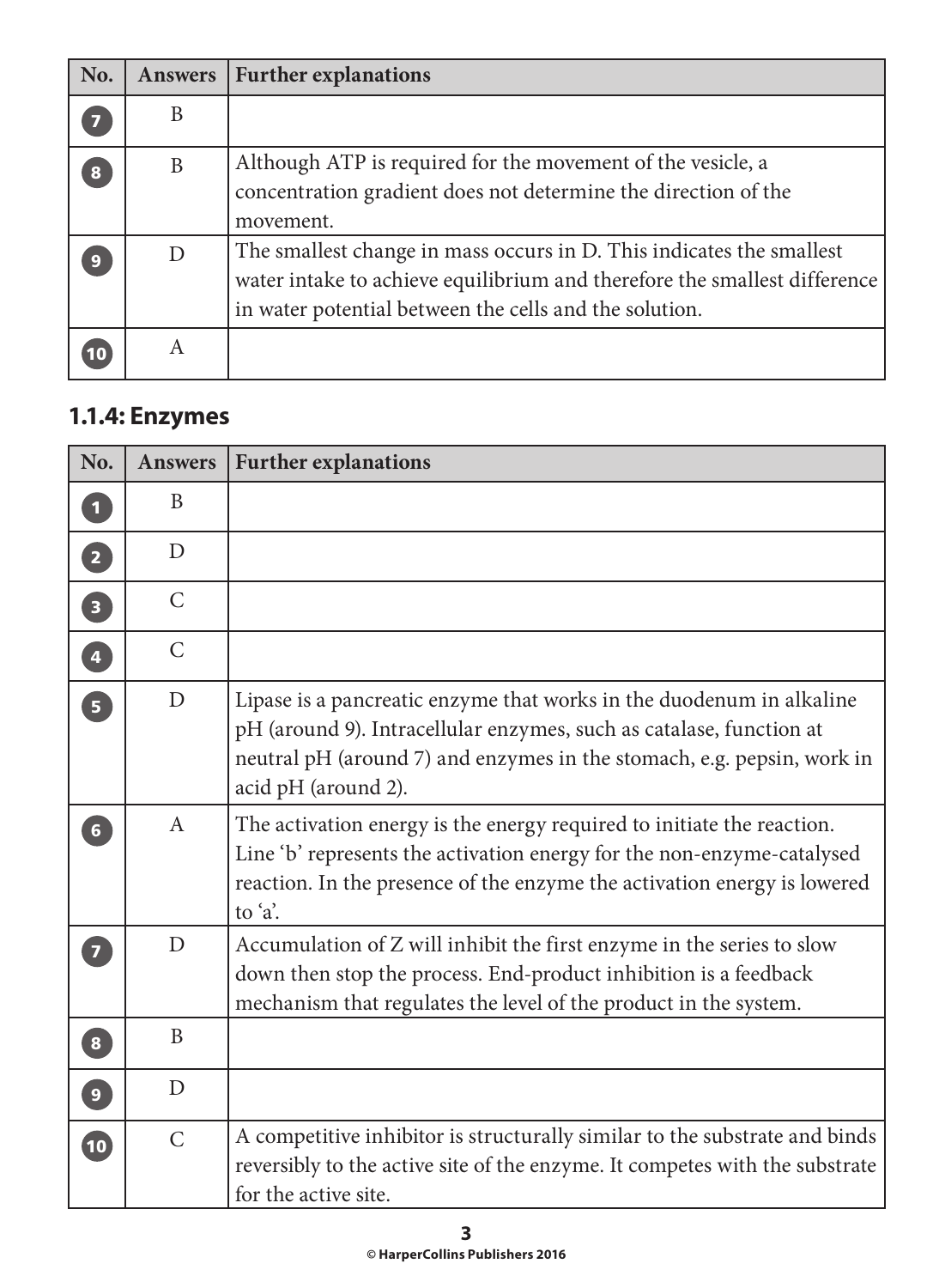## **Module 2: Genetics, Variation and Natural Selection**

#### **1.2.1: Structure and Roles of Nucleic Acids**

| No.                               | <b>Answers</b> | <b>Further explanations</b>                                                                                                                                                                                                                                                                                                                                                                      |
|-----------------------------------|----------------|--------------------------------------------------------------------------------------------------------------------------------------------------------------------------------------------------------------------------------------------------------------------------------------------------------------------------------------------------------------------------------------------------|
| $\mathbf{1}$                      | B              | T pairs with A. T + A = $23\%$ + $23\%$ = 46%<br>G pairs with C. G + C = $100 - 46 = 54\%$<br>% $G = 54/2 = 27%$                                                                                                                                                                                                                                                                                 |
| $\boxed{2}$                       | D              |                                                                                                                                                                                                                                                                                                                                                                                                  |
| $\boxed{3}$                       | $\mathbf{D}$   |                                                                                                                                                                                                                                                                                                                                                                                                  |
| 4                                 | $\overline{B}$ | DNA polymerase only works in a $3' \rightarrow 5'$ direction. It therefore<br>continuously adds nucleotides making a $5' \rightarrow 3'$ strand off the $3' \rightarrow 5'$<br>DNA strand. When it copies the $5' \rightarrow 3'$ strand it starts further up the<br>molecule, working backwards copying small segments. It still works in<br>$3' \rightarrow 5'$ direction but discontinuously. |
| $\begin{bmatrix} 5 \end{bmatrix}$ | $\mathbf{A}$   |                                                                                                                                                                                                                                                                                                                                                                                                  |
| 6                                 | $\mathcal{C}$  |                                                                                                                                                                                                                                                                                                                                                                                                  |
| $\overline{7}$                    | $\mathbf{A}$   | Each amino acid may be carried by a different tRNA molecule. The<br>smallest number of tRNA molecules required is 17.                                                                                                                                                                                                                                                                            |
| $\boxed{8}$                       | D              |                                                                                                                                                                                                                                                                                                                                                                                                  |
| $\left  \mathbf{9} \right $       | $\mathbf{A}$   |                                                                                                                                                                                                                                                                                                                                                                                                  |
| $\boxed{10}$                      | B              | RNA does not contain T but U instead. Base pairing of the<br>template strand produces an mRNA molecule with the sequence<br>AUGCAUAGACCU. The tRNAs for the four codons will be<br>complementary to the mRNA codons.                                                                                                                                                                             |

#### **1.2.2: Mitotic and Meiotic Cell Division**

| No.                     |   | Answers   Further explanations                                              |
|-------------------------|---|-----------------------------------------------------------------------------|
|                         | B | Without spindle fibres, the separation of the chromosomes is<br>impossible. |
| $\overline{\mathbf{2}}$ |   |                                                                             |
| В                       |   |                                                                             |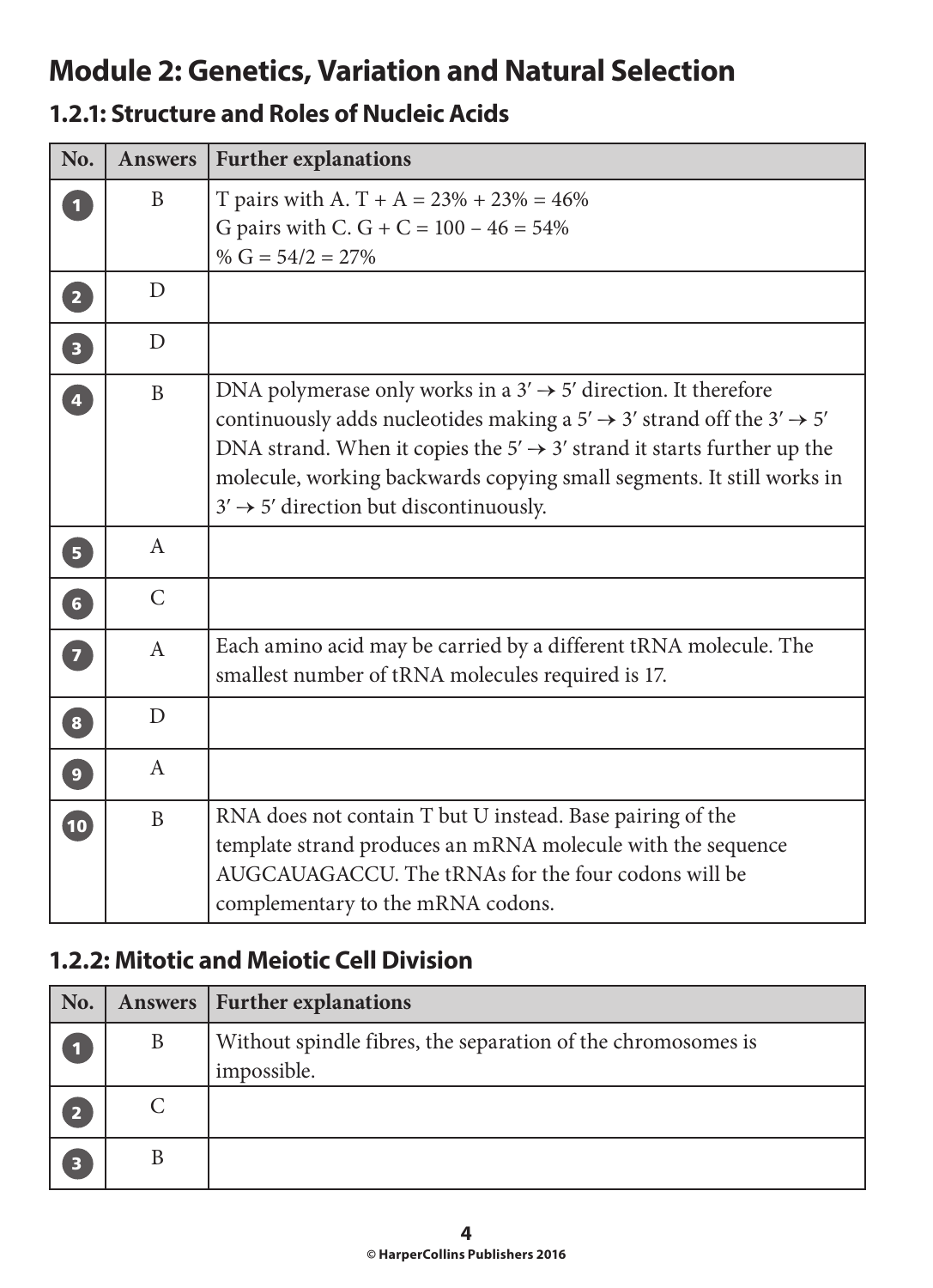| No.                     | <b>Answers</b>   | <b>Further explanations</b>                                               |
|-------------------------|------------------|---------------------------------------------------------------------------|
| $\overline{\mathbf{4}}$ | $\mathsf{C}$     | The membrane breaks up into small vesicles and therefore is not seen.     |
| 5 <sup>1</sup>          | B                |                                                                           |
| $6\phantom{1}$          | D                |                                                                           |
| $\overline{\mathbf{z}}$ | $\mathbf{A}$     |                                                                           |
| 8                       | $\boldsymbol{A}$ |                                                                           |
| $\overline{9}$          | $\mathcal{C}$    |                                                                           |
| 10                      | D                | Chromosome number is restored to the quantity before nuclear<br>division. |

#### **1.2.3: Patterns of Inheritance**

| No.                     | <b>Answers</b> | <b>Further explanations</b>                                                                                                                                                                                                                                                                                                                                                                                                                              |
|-------------------------|----------------|----------------------------------------------------------------------------------------------------------------------------------------------------------------------------------------------------------------------------------------------------------------------------------------------------------------------------------------------------------------------------------------------------------------------------------------------------------|
| $\blacksquare$          | D              |                                                                                                                                                                                                                                                                                                                                                                                                                                                          |
| $\boxed{2}$             | B              |                                                                                                                                                                                                                                                                                                                                                                                                                                                          |
| $\overline{\mathbf{3}}$ | $\mathsf{A}$   | The degree of freedom is the number of classes minus 1 (i.e. $4 - 1 = 3$ ).<br>A $\chi^2$ value of 7.32 has a probability between 5% and 10%. Any deviation<br>with a probability of 5% and over (i.e. it occurs at least 5% of the time)<br>is accepted as due to chance alone and not significant. Therefore, there<br>is no difference between the observed and the expected ratio of the<br>phenotypes.<br>A $\chi^2$ value of 10.46 falls below 5%. |
| $\overline{\mathbf{A}}$ | B              |                                                                                                                                                                                                                                                                                                                                                                                                                                                          |
| $\overline{5}$          | B              | Individual 1 must be $X^H X^h$ as the couple have a daughter with<br>haemophilia, $X^hX^h$ , and son with haemophilia, $X^hY$ . The daughter<br>received one $Xh$ allele from each parent and the son received the $Xh$ allele<br>from his mother.                                                                                                                                                                                                       |
| $6\phantom{1}$          | D              | Individual 4 is homozygous $X^hX^h$ , so all her sons will receive the $X^h$<br>allele and suffer from haemophilia.                                                                                                                                                                                                                                                                                                                                      |
|                         | $\overline{C}$ |                                                                                                                                                                                                                                                                                                                                                                                                                                                          |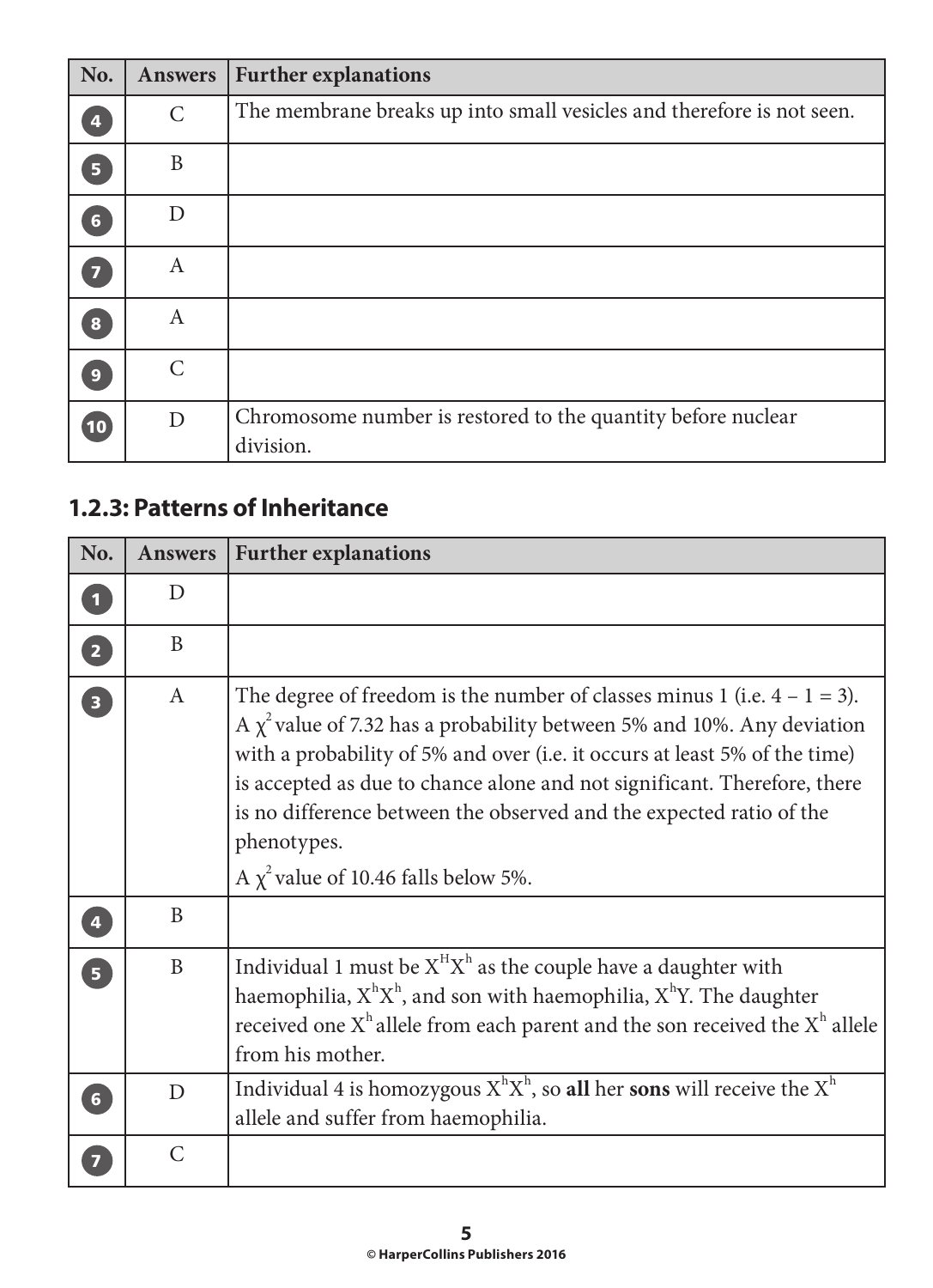| No.              | <b>Answers</b> | <b>Further explanations</b>                                                                                                                                                                                                                                                                                                                                                     |
|------------------|----------------|---------------------------------------------------------------------------------------------------------------------------------------------------------------------------------------------------------------------------------------------------------------------------------------------------------------------------------------------------------------------------------|
| 8                | B              |                                                                                                                                                                                                                                                                                                                                                                                 |
| $\boldsymbol{9}$ |                |                                                                                                                                                                                                                                                                                                                                                                                 |
| 10               | C              | Only genotypes with the dominant allele E will express colour. Those<br>with ee will be albino as the homozygous recessive prevents expression<br>of colour at the other locus. Black will have to be B_E_ genotype. As<br>this is an example of dihybrid inheritance (epistasis), the heterozygous<br>cross will produce 9 black: 3 cream: 4 albino offspring. $4/16 = 25\%$ . |

# **1.2.4: Aspects of Genetic Engineering**

| No.                               | <b>Answers</b> | <b>Further explanations</b>                                                                                                                                                     |
|-----------------------------------|----------------|---------------------------------------------------------------------------------------------------------------------------------------------------------------------------------|
| $\mathbf 1$                       | D              | Restriction endonucleases cut DNA only at points where specific base<br>sequences occur. These are called restriction sites. Ligase joins/seals<br>DNA fragments together.      |
| $\overline{2}$                    | $\mathcal{C}$  |                                                                                                                                                                                 |
| $\overline{\mathbf{3}}$           | $\mathcal{C}$  |                                                                                                                                                                                 |
| $\overline{4}$                    | B              | Reverse transcriptase is used to make a complementary DNA (cDNA)<br>from the mRNA. DNA polymerase is responsible for making the<br>double-stranded DNA.                         |
| $\overline{\mathbf{5}}$           | $\mathcal{C}$  |                                                                                                                                                                                 |
| $\begin{bmatrix} 6 \end{bmatrix}$ | B              |                                                                                                                                                                                 |
| $\bullet$                         | $\mathcal{C}$  |                                                                                                                                                                                 |
| $\sqrt{8}$                        | B              | If one triplet codes for 1 amino acid, DNA is double stranded so 4200/2<br>$= 2100$ . One strand of DNA is used for protein synthesis. Therefore<br>$2100/3 = 700$ amino acids. |
| 9 <sup>°</sup>                    | D              |                                                                                                                                                                                 |
| $\sqrt{10}$                       | D              |                                                                                                                                                                                 |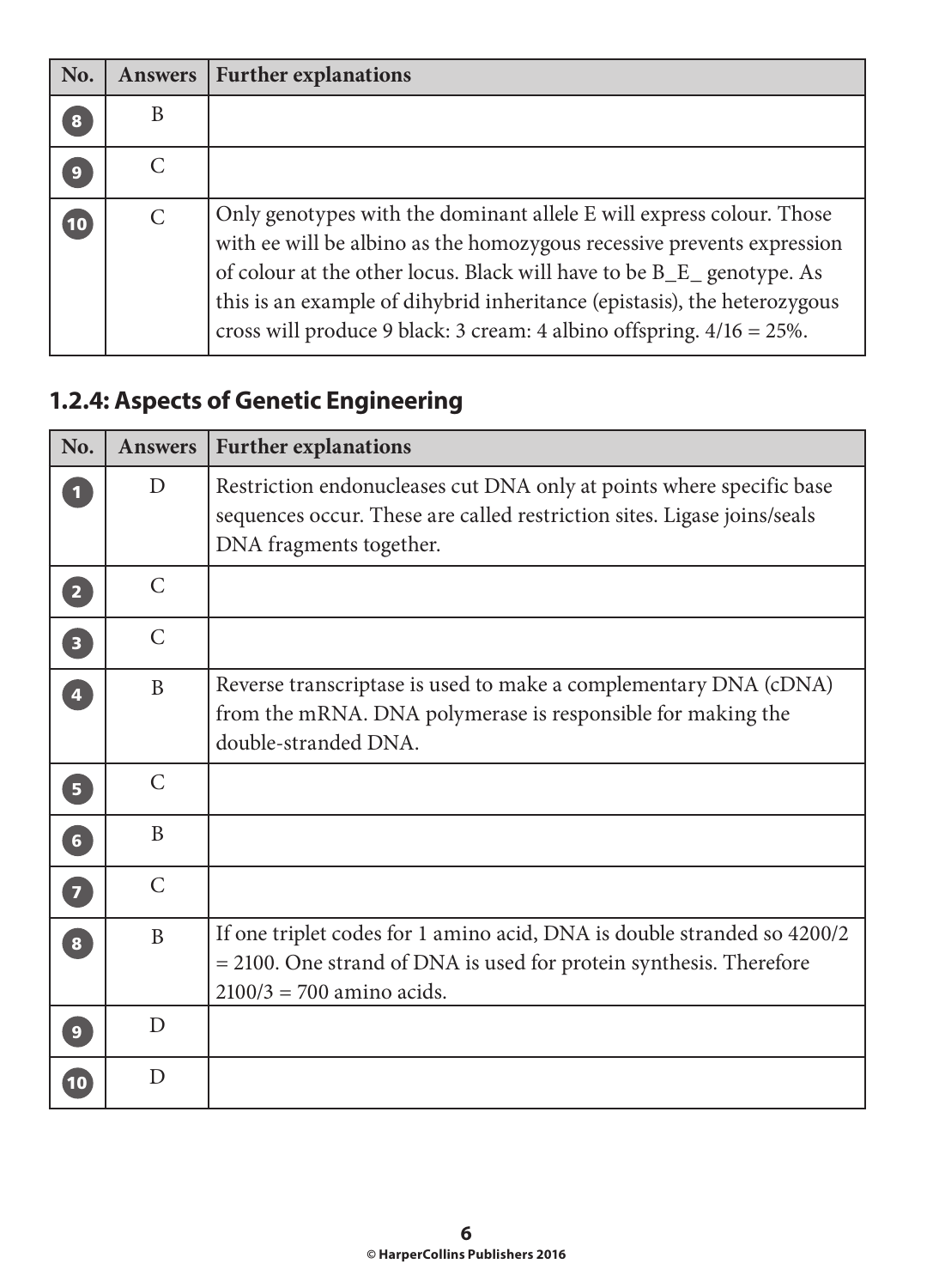| No.                               | <b>Answers</b> | <b>Further explanations</b>                                                                                                                                                                                                                                                                                                                       |
|-----------------------------------|----------------|---------------------------------------------------------------------------------------------------------------------------------------------------------------------------------------------------------------------------------------------------------------------------------------------------------------------------------------------------|
| $\overline{\mathbf{1}}$           | B              |                                                                                                                                                                                                                                                                                                                                                   |
| $\boxed{2}$                       | A              |                                                                                                                                                                                                                                                                                                                                                   |
| $\begin{bmatrix} 3 \end{bmatrix}$ | B              | All codons following the deletion will be altered causing a change in the<br>amino acid sequence in the protein chain. A different protein is formed.                                                                                                                                                                                             |
| $\overline{\mathbf{4}}$           | D              |                                                                                                                                                                                                                                                                                                                                                   |
| $\overline{\mathbf{5}}$           | B              |                                                                                                                                                                                                                                                                                                                                                   |
| $\begin{bmatrix} 6 \end{bmatrix}$ | $\mathcal{C}$  |                                                                                                                                                                                                                                                                                                                                                   |
| $\overline{7}$                    | D              |                                                                                                                                                                                                                                                                                                                                                   |
| $\boxed{8}$                       | $\mathcal{C}$  |                                                                                                                                                                                                                                                                                                                                                   |
| $\overline{9}$                    | B              | Y shows directional selection where one set of characteristics is selected<br>for. Organisms with these characteristics will survive and reproduce.<br>Selection pressures at the other end of the distribution results in death/<br>failure to reproduce among this extreme phenotype and moves the<br>distribution right towards a new optimum. |
| $\boxed{10}$                      | B              | Babies with low and high birthweight have a lower chance of survival<br>than those of average birthweight. The selection pressure is against the<br>two extremes in the population; an example of stabilising selection.                                                                                                                          |

#### **1.2.5: Variation and Natural Selection**

# **Module 3: Reproductive Biology**

#### **1.3.1: Asexual Reproduction and Vegetative Propagation**

| No. |   | Answers   Further explanations                                                                                                                                                                                                    |
|-----|---|-----------------------------------------------------------------------------------------------------------------------------------------------------------------------------------------------------------------------------------|
|     | C | All offspring produced asexually are genetically alike. Because no<br>variation exists there will be no gene present in the population that<br>will allow for the adaptation necessary to survive in the changing<br>environment. |
|     |   |                                                                                                                                                                                                                                   |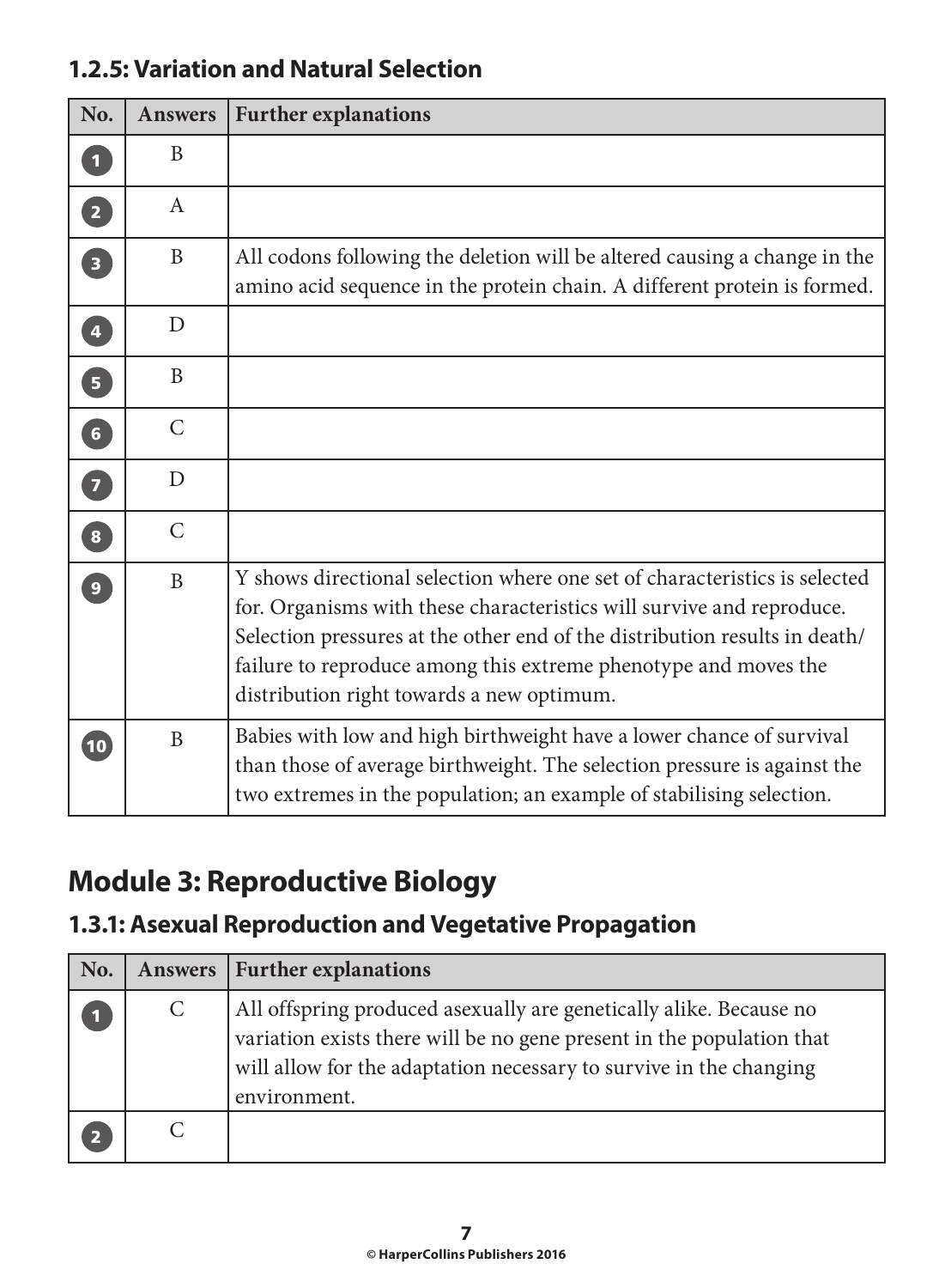| No.                     | <b>Answers</b> | <b>Further explanations</b>                                                                                                                                                                             |
|-------------------------|----------------|---------------------------------------------------------------------------------------------------------------------------------------------------------------------------------------------------------|
| $\overline{\mathbf{3}}$ | B              |                                                                                                                                                                                                         |
| 4                       | D              |                                                                                                                                                                                                         |
| 5 <sup>1</sup>          | D              |                                                                                                                                                                                                         |
| $6\phantom{a}$          | $\mathcal{C}$  | $C =$ cambium. Undifferentiated tissue which continuously divides to<br>form cells that will differentiate.                                                                                             |
| $\overline{\mathbf{z}}$ | $\mathcal{C}$  |                                                                                                                                                                                                         |
| $\bf{8}$                | $\mathbf{A}$   |                                                                                                                                                                                                         |
| $\boldsymbol{9}$        | $\mathbf{A}$   | An error in the replication of DNA or meiotic division can produce<br>a change in the genetic makeup of an organism. If this organism<br>reproduces as exually the mutation is passed to all offspring. |
| 10                      | D              |                                                                                                                                                                                                         |

## **1.3.2: Sexual Reproduction in the Flowering Plant**

| No.                     | <b>Answers</b> | <b>Further explanations</b>                                                                                                                                                             |
|-------------------------|----------------|-----------------------------------------------------------------------------------------------------------------------------------------------------------------------------------------|
|                         | $\mathcal{C}$  | The eight nuclei are derived from mitotic divisions of a haploid nucleus.<br>Just before fertilisation the two central polar nuclei (U and V) fuse to<br>produce a diploid nucleus.     |
| $\overline{2}$          | B              |                                                                                                                                                                                         |
| $\overline{\mathbf{3}}$ | A              |                                                                                                                                                                                         |
| $\overline{\mathbf{A}}$ | B              |                                                                                                                                                                                         |
| 5 <sup>1</sup>          | $\mathcal{C}$  |                                                                                                                                                                                         |
| $6\phantom{a}$          | D              |                                                                                                                                                                                         |
| $\overline{7}$          | $\mathbf{A}$   | One male gamete fuses with the ovum to produce a diploid zygote and<br>the second male gamete fuses with the diploid nucleus to produce a $(3n)$<br>triple fusion or endosperm nucleus. |
| 8                       | D              |                                                                                                                                                                                         |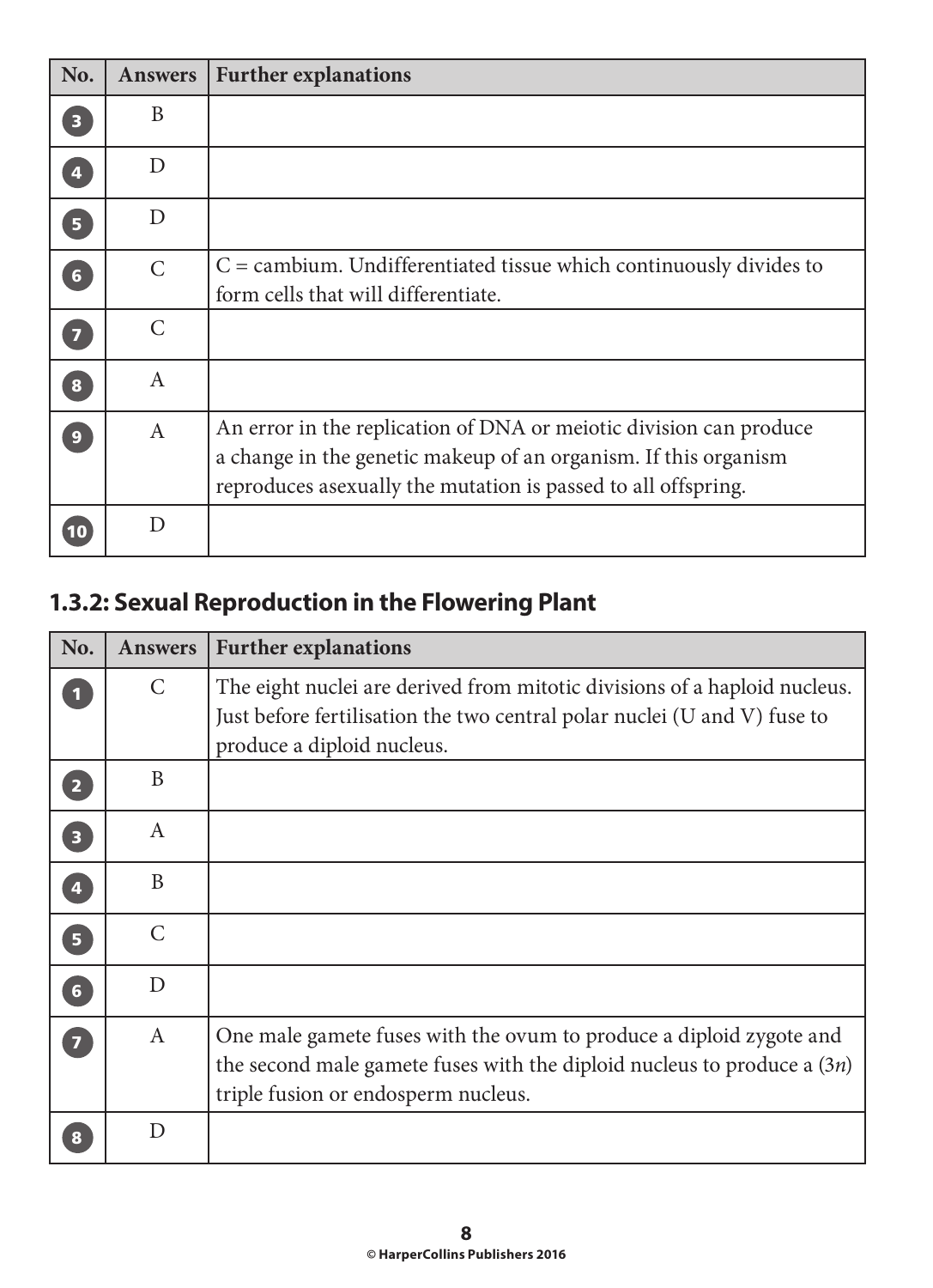|                | No.   Answers   Further explanations |
|----------------|--------------------------------------|
| $\overline{9}$ |                                      |
| (10)           |                                      |

## **1.3.3: Sexual Reproduction in Humans**

| No.                     | <b>Answers</b> | <b>Further explanations</b>                                                                                                                                                                                                |
|-------------------------|----------------|----------------------------------------------------------------------------------------------------------------------------------------------------------------------------------------------------------------------------|
| $\blacksquare$          | $\mathcal{C}$  |                                                                                                                                                                                                                            |
| $\boxed{2}$             | B              | Although four cells are produced in meiotic division only one gamete is<br>produced. There is disproportionate division of the cytoplasm resulting<br>in three polar bodies, which disintegrate, and the secondary oocyte. |
| $\overline{\mathbf{3}}$ | $\mathbf{A}$   |                                                                                                                                                                                                                            |
| $\overline{\mathbf{4}}$ | $\mathbf{A}$   |                                                                                                                                                                                                                            |
| 5 <sup>1</sup>          | D              |                                                                                                                                                                                                                            |
| 6 <sup>1</sup>          | $\mathbf{A}$   | X is the zona pellucida, which forms the fertilisation barrier once a<br>sperm penetrates the oocyte.                                                                                                                      |
| $\overline{7}$          | B              |                                                                                                                                                                                                                            |
| $\bf{8}$                | D              |                                                                                                                                                                                                                            |
| 9 <sup>°</sup>          | $\mathbf{A}$   |                                                                                                                                                                                                                            |
| 10                      | $\mathcal{C}$  |                                                                                                                                                                                                                            |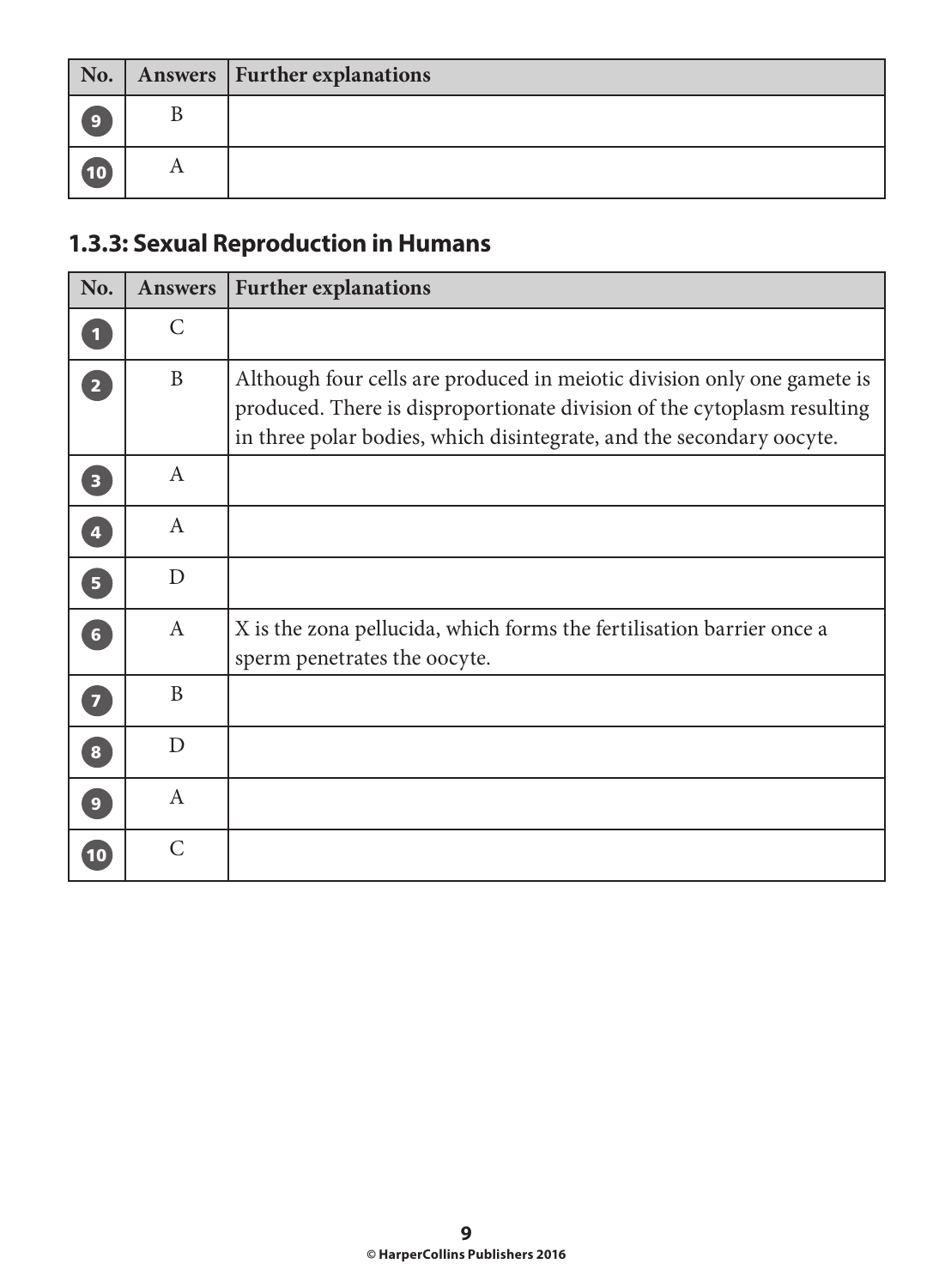# **Answer Key Unit 2: Bioenergetics, Biosystems and Applications**

# **Module 1: Bioenergetics**

#### **2.1.1: Photosynthesis and ATP Synthesis**

| No.                     | <b>Answers</b> | <b>Further explanations</b>                                                                                                                                                                                                                                             |
|-------------------------|----------------|-------------------------------------------------------------------------------------------------------------------------------------------------------------------------------------------------------------------------------------------------------------------------|
| $\mathbf{1}$            | B              |                                                                                                                                                                                                                                                                         |
| $\boxed{2}$             | $\mathsf{A}$   |                                                                                                                                                                                                                                                                         |
| $\overline{\mathbf{3}}$ | B              |                                                                                                                                                                                                                                                                         |
| $\overline{4}$          | D              |                                                                                                                                                                                                                                                                         |
| 5 <sup>1</sup>          | B              | The photolysis of water produces the electrons that are used to stabilise<br>P680 in PS II.                                                                                                                                                                             |
| 6 <sup>1</sup>          | $\mathbf{A}$   |                                                                                                                                                                                                                                                                         |
| $\overline{7}$          | B              | Less $CO2$ to react with RuBP, so less RuBP used. Less product (GP)<br>formed. GP also converted to TP.                                                                                                                                                                 |
| $\overline{\mathbf{8}}$ | D              | NADP in the Calvin cycle is returned to the non-cyclic phase of<br>photophosphorylation to be reduced. When the supply is low, little or no<br>ATP is produced by this route. When this occurs ATP from the cyclic<br>phase is used to keep the Calvin cycle operating. |
| $\overline{9}$          | B              | P700 in PS I loses (donates) 2 electrons to an electron acceptor.<br>Electrons are passed via carriers back to the P700 in PS I (acceptor) to<br>stabilise the chlorophyll molecule.                                                                                    |
| 10                      | $\mathbf{A}$   |                                                                                                                                                                                                                                                                         |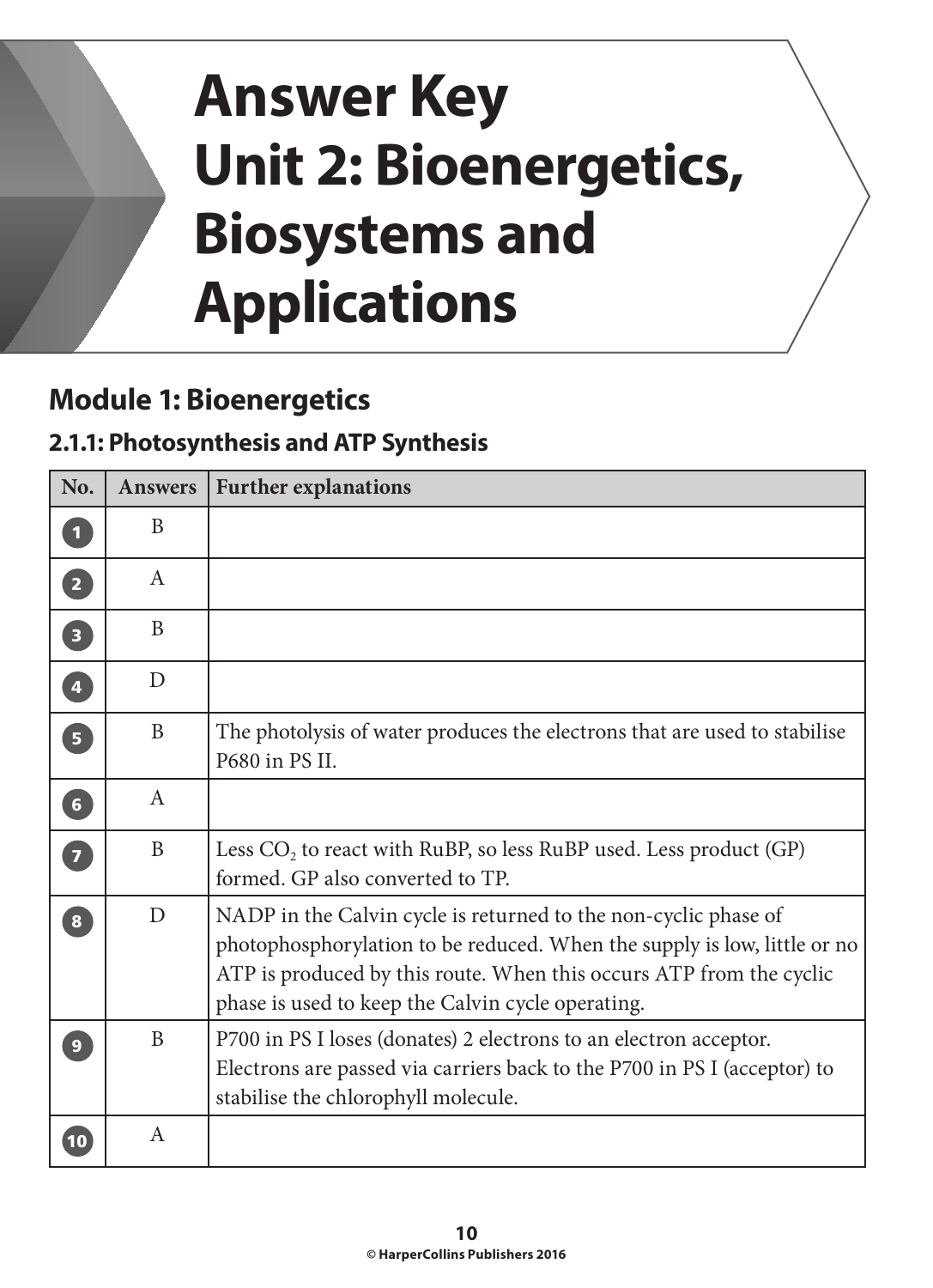| No.                     | <b>Answers</b> | <b>Further explanations</b>                                                                                                                                                                                                                                                                                                                                                                                                                                                                     |
|-------------------------|----------------|-------------------------------------------------------------------------------------------------------------------------------------------------------------------------------------------------------------------------------------------------------------------------------------------------------------------------------------------------------------------------------------------------------------------------------------------------------------------------------------------------|
|                         | B              |                                                                                                                                                                                                                                                                                                                                                                                                                                                                                                 |
| $\overline{2}$          | D              |                                                                                                                                                                                                                                                                                                                                                                                                                                                                                                 |
| $\overline{\mathbf{3}}$ | B              |                                                                                                                                                                                                                                                                                                                                                                                                                                                                                                 |
| $\overline{\mathbf{4}}$ | $\mathcal{C}$  | The conversion of ATP to ADP and Pi is a hydrolysis reaction.                                                                                                                                                                                                                                                                                                                                                                                                                                   |
| 5 <sup>1</sup>          | $\mathcal{C}$  |                                                                                                                                                                                                                                                                                                                                                                                                                                                                                                 |
| 6 <sup>1</sup>          | $\mathbf{B}$   | The rate of $O_2$ uptake by the peas is measured in mm <sup>3</sup> $g^{-1}$ min <sup>-1</sup> . To<br>calculate the rate, use the formula $\pi r^2 d$ where $\pi = 3.142$ ; $r =$ radius<br>= diameter of bore of tube/2; $d$ = distance the fluid travelled in the<br>tube per minute. This volume is divided by the mass of the tissue to<br>determine the volume per gram.<br>Volume of oxygen = $3.142 \times 0.2^2 \times 2.5/5 = 0.06$ mm <sup>3</sup> g <sup>-1</sup> min <sup>-1</sup> |
| $\overline{\mathbf{z}}$ | A              |                                                                                                                                                                                                                                                                                                                                                                                                                                                                                                 |
| $\overline{\mathbf{8}}$ | $\mathcal{C}$  |                                                                                                                                                                                                                                                                                                                                                                                                                                                                                                 |
| 9 <sup>°</sup>          | B              |                                                                                                                                                                                                                                                                                                                                                                                                                                                                                                 |
| 10                      | $\mathcal{C}$  |                                                                                                                                                                                                                                                                                                                                                                                                                                                                                                 |

#### **2.1.2: Cellular Respiration and ATP Synthesis**

#### **2.1.3: Energy Flow and Nutrient Cycling**

| No.                     | Answers | <b>Further explanations</b>                                                                            |
|-------------------------|---------|--------------------------------------------------------------------------------------------------------|
|                         | B       |                                                                                                        |
| 2                       |         |                                                                                                        |
| $\overline{\mathbf{3}}$ | B       | Herbivores feed on primary producers which get energy from the Sun<br>largest available energy source. |
| $\overline{\mathbf{4}}$ |         |                                                                                                        |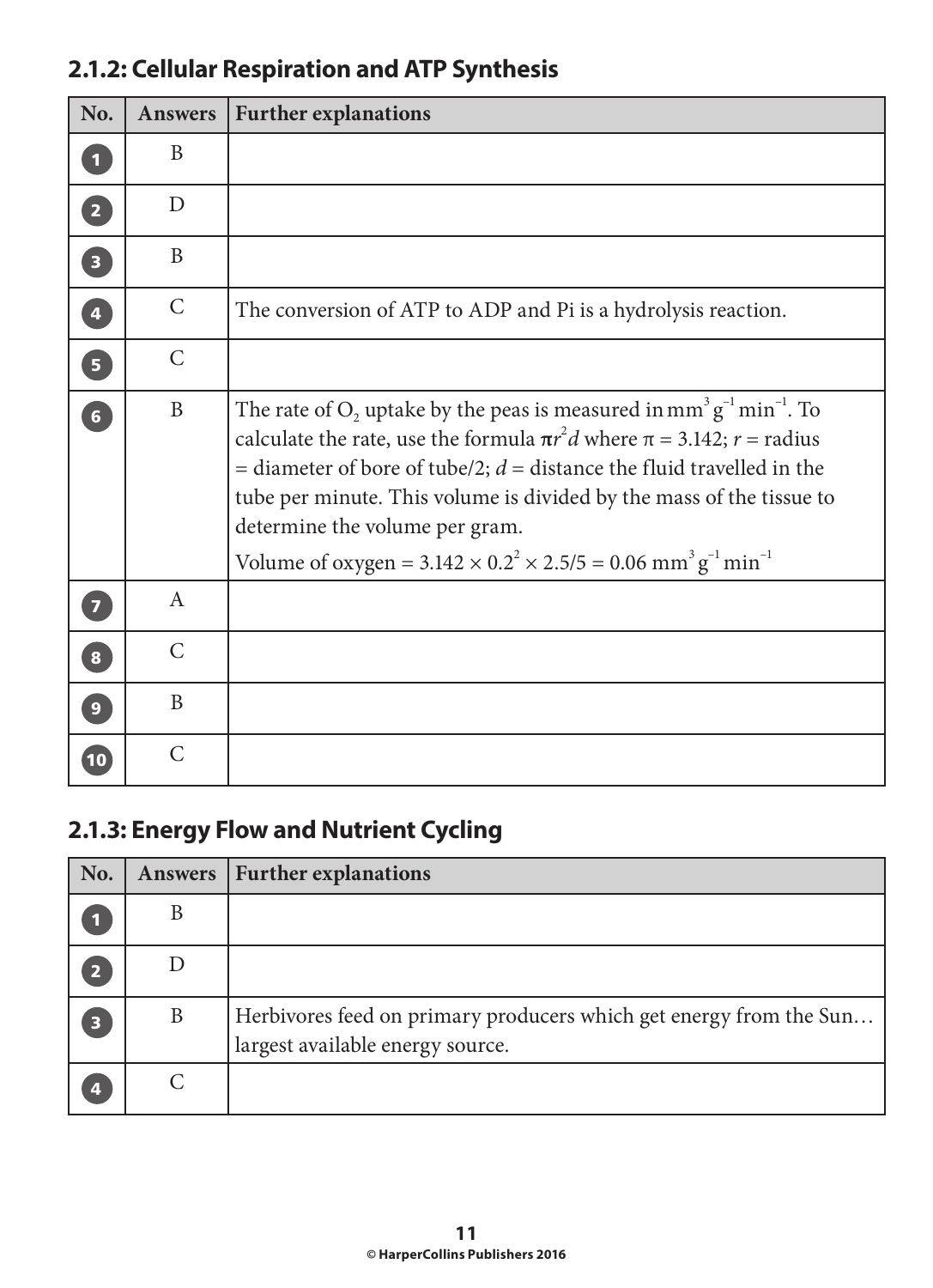| No.                     | <b>Answers</b> | <b>Further explanations</b>                                                                                                                                                                                                                                                                    |
|-------------------------|----------------|------------------------------------------------------------------------------------------------------------------------------------------------------------------------------------------------------------------------------------------------------------------------------------------------|
| 5 <sup>1</sup>          | B              | Only a small percentage of the energy available to a trophic level is<br>passed on to the consumers. In this item, the percentage energy transfer<br>at each level is first calculated and then the average of the results<br>determined.                                                      |
|                         |                | $3360/20800 \times 100 = 16.15\%$ ; $390/3360 \times 100 = 11.61\%$ ; $20/390 \times 100 =$<br>5.13%.                                                                                                                                                                                          |
|                         |                | Average: $16.15 + 11.61 + 5.13 = 32.89/3 = 10.96\%$                                                                                                                                                                                                                                            |
| $6\overline{6}$         | D              | Photosynthetic production is the energy of producers: $20\,800/800\,000 \times$<br>$100 = 2.6\%$ .                                                                                                                                                                                             |
| $\overline{7}$          | D              |                                                                                                                                                                                                                                                                                                |
| $\overline{\mathbf{8}}$ | B              | Nitrosomonas – ammonium compounds to nitrite.<br>Rhizobium – nitrogen-fixing bacteria convert nitrogen gas to<br>ammonium compounds.<br><i>Pseudomonas</i> – denitrifying – convert nitrates to nitrogen gas – popular<br>in water-logged soils.<br>Nitrobacter – converts nitrite to nitrate. |
| 9                       | B              |                                                                                                                                                                                                                                                                                                |
| 10                      | $\mathcal{C}$  |                                                                                                                                                                                                                                                                                                |

## **2.1.4: Ecological Systems, Biodiversity and Conservation**

| No.                     | <b>Answers</b> | <b>Further explanations</b>                                                                                                                                                                    |
|-------------------------|----------------|------------------------------------------------------------------------------------------------------------------------------------------------------------------------------------------------|
|                         | A              |                                                                                                                                                                                                |
| $\overline{2}$          | D              |                                                                                                                                                                                                |
| $\overline{\mathbf{3}}$ | D              |                                                                                                                                                                                                |
| 4                       | A              |                                                                                                                                                                                                |
| 5                       | $\mathcal{C}$  |                                                                                                                                                                                                |
| 6                       | $\mathcal{C}$  | The greater the number of plant species, the more food options for<br>consumers. A decrease in a population or extinction of a species will not<br>have a drastic effect on other populations. |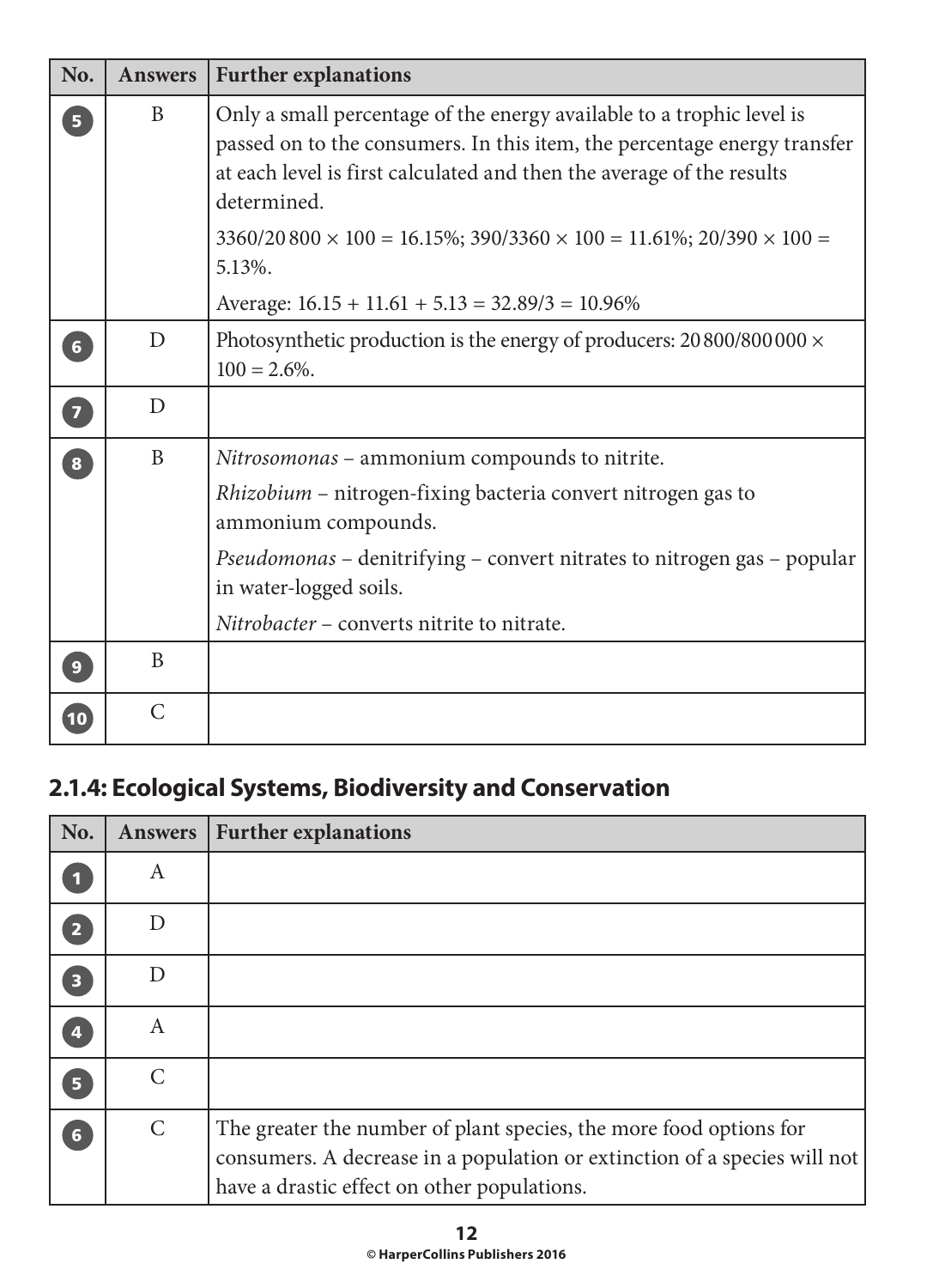| No.                     | <b>Answers</b> | <b>Further explanations</b>                                                                                                                                                                |
|-------------------------|----------------|--------------------------------------------------------------------------------------------------------------------------------------------------------------------------------------------|
| $\overline{\mathbf{z}}$ |                |                                                                                                                                                                                            |
| 8                       | C              | When there is only a small difference in the alleles representing the<br>genes in a species, there is less variation and therefore less chance of<br>surviving changes in the environment. |
| 9                       |                |                                                                                                                                                                                            |
| 10                      |                |                                                                                                                                                                                            |

# **Module 2: Biosystems Maintenance**

## **2.2.1: The Uptake and Transport of Water and Minerals**

| No.                               | <b>Answers</b> | <b>Further explanations</b>                                                                                                                                                                                      |
|-----------------------------------|----------------|------------------------------------------------------------------------------------------------------------------------------------------------------------------------------------------------------------------|
| $\overline{\mathbf{1}}$           | D              | Water enters passively by osmosis while ions enter by active uptake,<br>requiring ATP from respiration.                                                                                                          |
| $\mathbf{2}$                      | D              |                                                                                                                                                                                                                  |
| $\begin{bmatrix} 3 \end{bmatrix}$ | $\mathcal{C}$  |                                                                                                                                                                                                                  |
| $\overline{4}$                    | B              | A water potential gradient exists from the soil to the inside of the plant.<br>Water moves down the gradient from the highest water potential (least<br>negative) to the lowest water potential (most negative). |
| $\overline{\mathbf{5}}$           | B              |                                                                                                                                                                                                                  |
| $\begin{bmatrix} 6 \end{bmatrix}$ | A              |                                                                                                                                                                                                                  |
| 7                                 | $\mathbf{A}$   |                                                                                                                                                                                                                  |
| $\sqrt{8}$                        | $\mathcal{C}$  |                                                                                                                                                                                                                  |
| $\overline{9}$                    | B              | The rate is calculated as the volume of gas used per minute. The volume<br>can be calculated by the equation:<br>$V = \pi r^2 h$<br>where $h =$ distance moved by the bubble.                                    |
| 10                                | B              |                                                                                                                                                                                                                  |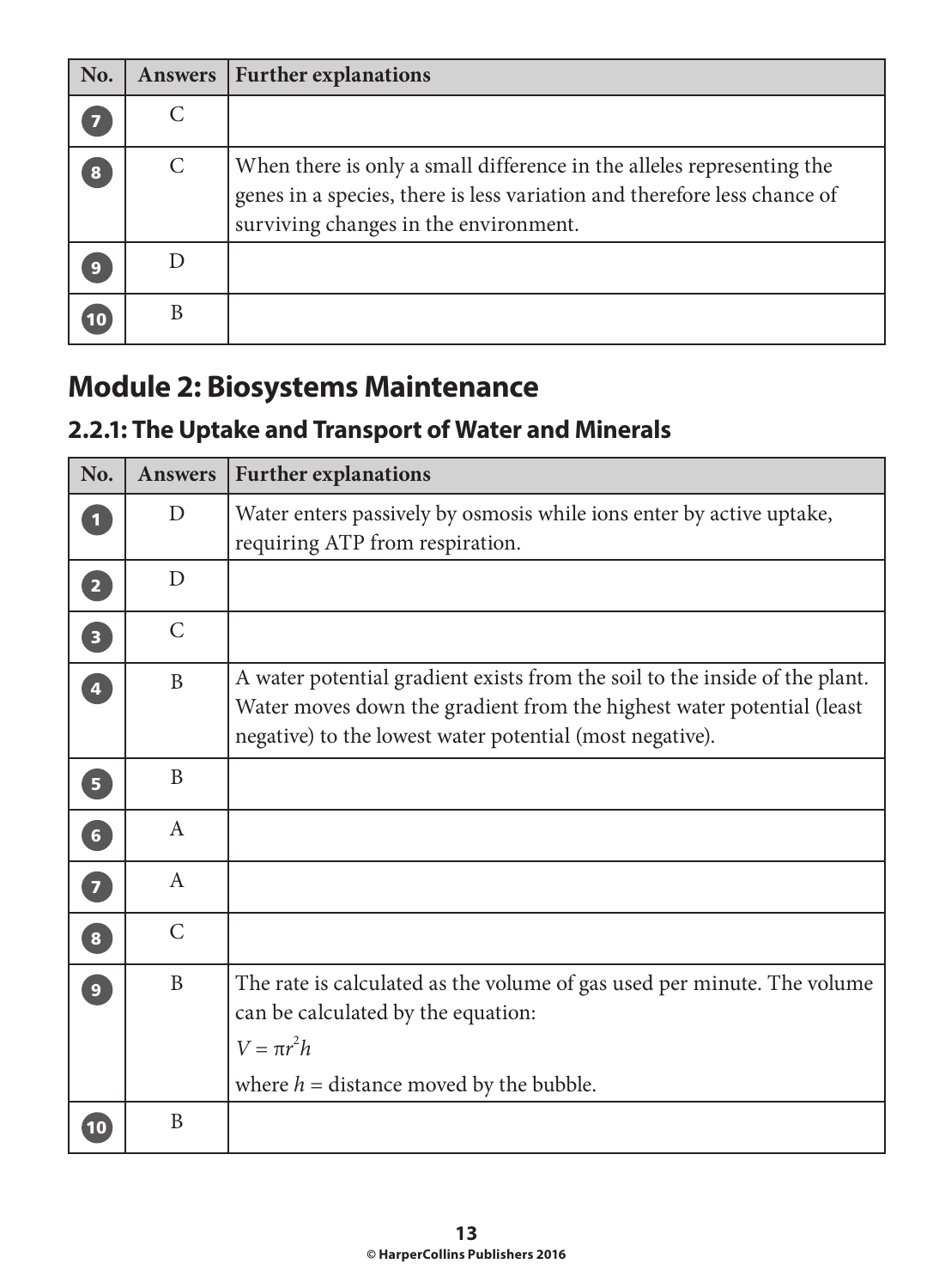# **No. Answers Further explanations <sup>1</sup>** D **<sup>2</sup>** B **3** A Young leaves act as sinks and therefore sucrose is translocated into the young leaves. Mature leaves are sources, i.e. areas where sugars are produced. This will cause a decrease in the water potential of mature leaves. **4** B B B – phloem transports sucrose on which the aphids feed. **5** B Companion cells upload sucrose into the sieve tube elements. This is an active mechanism requiring energy supplied by the mitochondria. **<sup>6</sup>** B **7** A As sucrose concentration increases in the phloem, the water potential decreases, resulting in water being pulled in by osmosis. This increases the hydrostatic pressure, causing material to be pushed to low pressure areas along the tube. **<sup>8</sup>** A **<sup>9</sup>** C **<sup>10</sup>** B

#### **2.2.2: Transport in the Phloem**

#### **2.2.3: The Circulatory System of Mammals**

| No.                     | <b>Answers</b> | <b>Further explanations</b>                                                                                                                                                                             |
|-------------------------|----------------|---------------------------------------------------------------------------------------------------------------------------------------------------------------------------------------------------------|
|                         | B              |                                                                                                                                                                                                         |
| 2                       | B              | The key phrase here is to <i>directly</i> stimulate. While high $CO_2$ and low $O_2$<br>will stimulate the heart via the medulla oblongata, the adrenaline will<br>act directly on the pacemaker (SAN). |
| $\overline{\mathbf{3}}$ | B              | Higher elastic fibre component is essential for the aorta to withstand<br>and maintain the surges of ventricular systolic pressure, through<br>expansion and recoil of the walls.                       |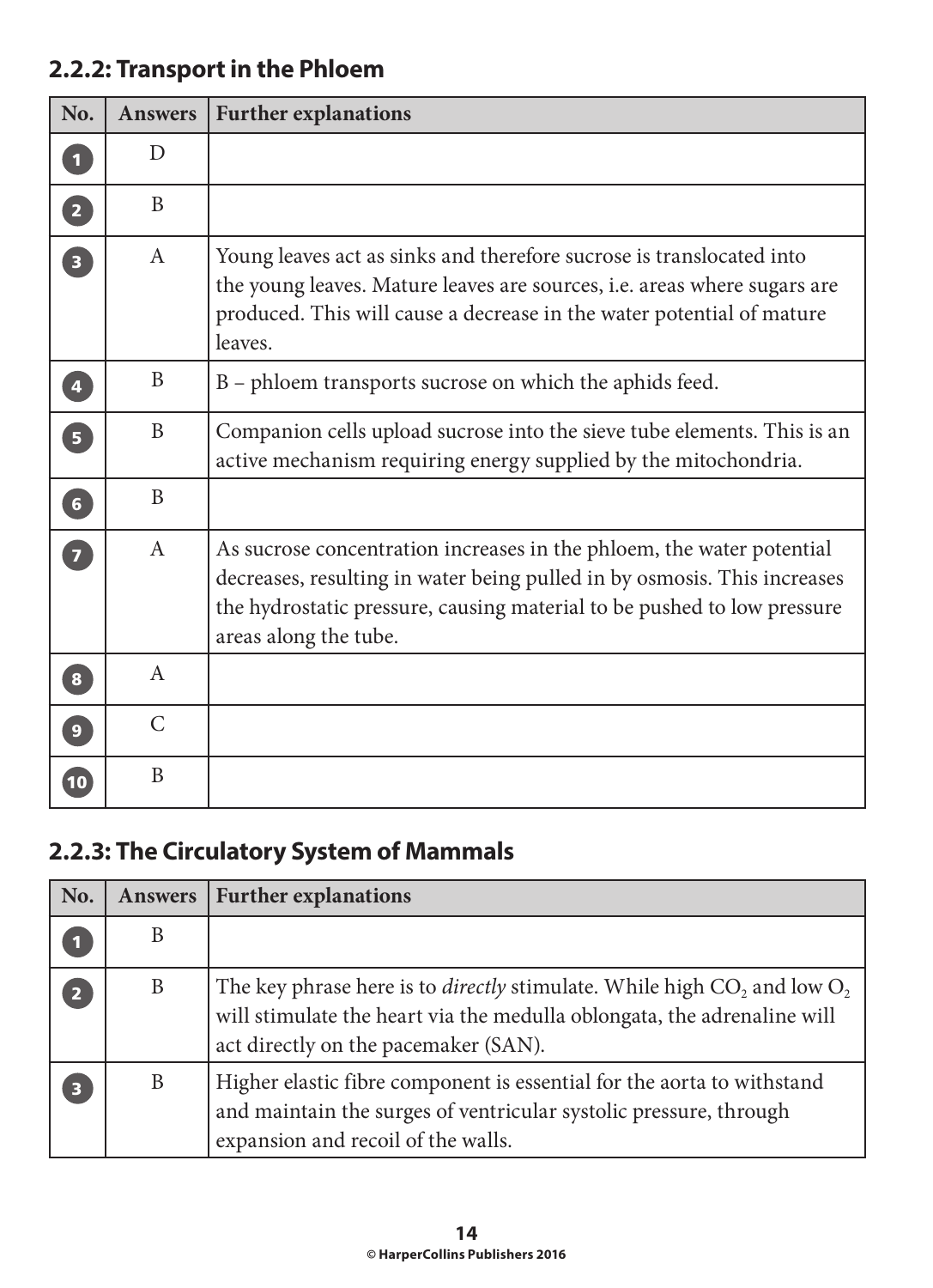| No.            | <b>Answers</b> | <b>Further explanations</b>                                                                                                                                                                                                                                                                                                                                                         |
|----------------|----------------|-------------------------------------------------------------------------------------------------------------------------------------------------------------------------------------------------------------------------------------------------------------------------------------------------------------------------------------------------------------------------------------|
|                | C              |                                                                                                                                                                                                                                                                                                                                                                                     |
| 5 <sup>1</sup> | B              |                                                                                                                                                                                                                                                                                                                                                                                     |
| $6\phantom{1}$ | A              |                                                                                                                                                                                                                                                                                                                                                                                     |
| $\overline{7}$ | $\mathcal{C}$  |                                                                                                                                                                                                                                                                                                                                                                                     |
| 8              | D              | When the ventricles contract during systole, blood is forced upwards<br>and the AV valves slam shut making the 'lub' sound. The SL valves are<br>forced open to allow blood into the arteries. During ventricular diastole,<br>when the muscles relax and the pressure falls, some blood in the great<br>arteries falls back onto and shuts the SL valves, causing the 'dub' sound. |
| 9              | B              |                                                                                                                                                                                                                                                                                                                                                                                     |
| 10             | B              |                                                                                                                                                                                                                                                                                                                                                                                     |

#### **2.2.4: Homeostasis and Hormonal Action**

| No.                     | <b>Answers</b>              | <b>Further explanations</b>                                                                                                                   |
|-------------------------|-----------------------------|-----------------------------------------------------------------------------------------------------------------------------------------------|
| 1                       | B                           |                                                                                                                                               |
| $\overline{2}$          | D                           |                                                                                                                                               |
| $\overline{\mathbf{3}}$ | $\mathcal{C}$               |                                                                                                                                               |
| $\overline{\mathbf{A}}$ | $\mathcal{C}$               | Steroid hormones are fat-soluble. They cross the cell membrane, attach<br>to their receptors, which then bind to a specific point on the DNA. |
| 5 <sup>1</sup>          | D                           |                                                                                                                                               |
| $6\phantom{a}$          | B                           |                                                                                                                                               |
| $\overline{\mathbf{z}}$ | B                           |                                                                                                                                               |
| 8                       | $\mathcal{C}_{\mathcal{C}}$ |                                                                                                                                               |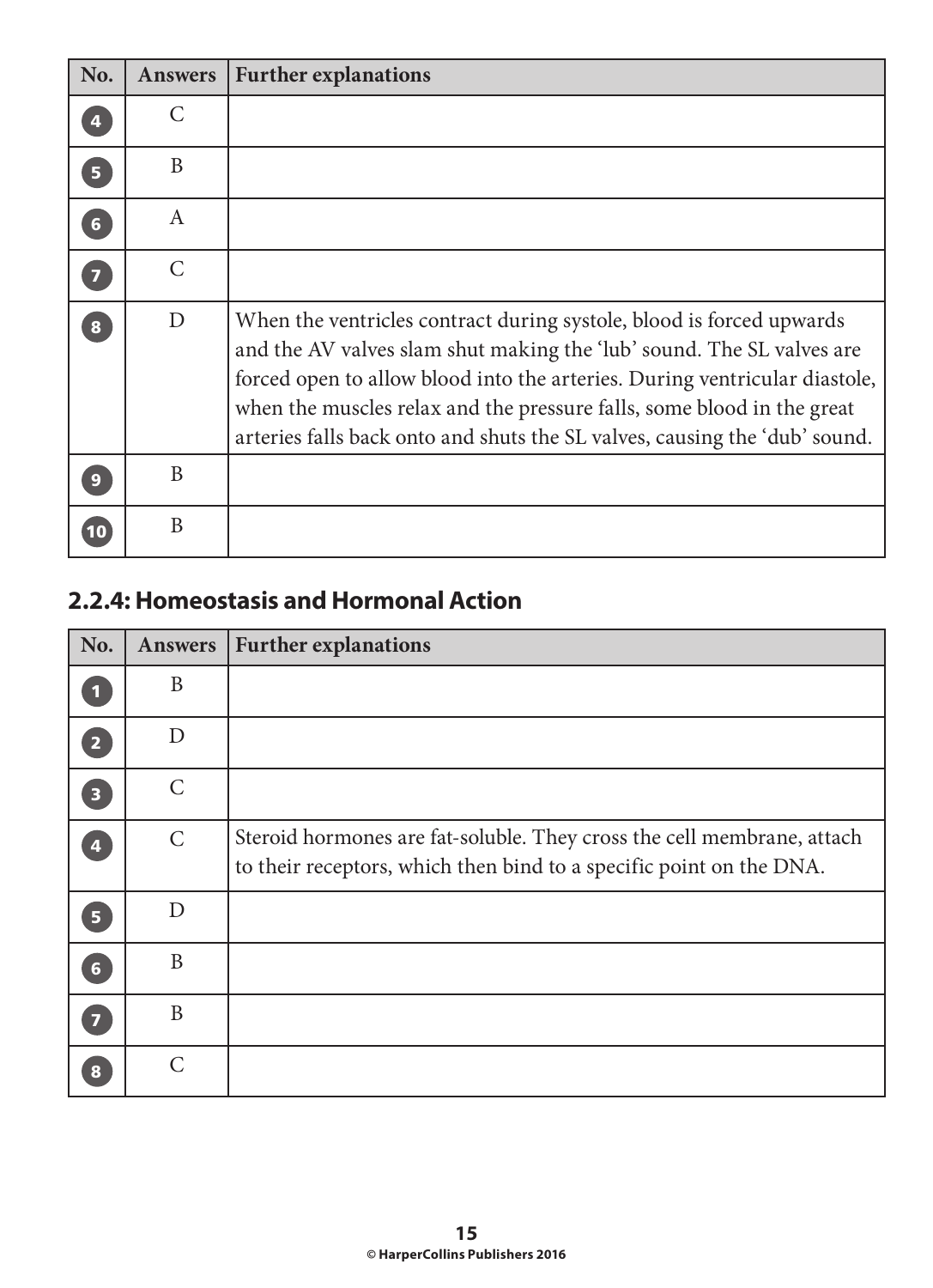| No. | Answers      | <b>Further explanations</b>                                                                                                                                                                                                                                                                                                     |
|-----|--------------|---------------------------------------------------------------------------------------------------------------------------------------------------------------------------------------------------------------------------------------------------------------------------------------------------------------------------------|
| 9   | $\mathbf{D}$ | When fasting occurs, the blood glucose will fall. This stimulates<br>glucagon secretion and the glucose level rises. The rise in concentration<br>will initiate insulin secretion and the concentration falls. These<br>fluctuations occur because glucagon and insulin are antagonistic (work<br>in opposition to each other). |
|     |              |                                                                                                                                                                                                                                                                                                                                 |

## **2.2.5: The Kidney, Excretion and Osmoregulation**

| No.                               | <b>Answers</b> | <b>Further explanations</b>                                                                                                                                                                                                                                                                     |
|-----------------------------------|----------------|-------------------------------------------------------------------------------------------------------------------------------------------------------------------------------------------------------------------------------------------------------------------------------------------------|
| $\overline{\mathbf{1}}$           | C              |                                                                                                                                                                                                                                                                                                 |
| $\boxed{2}$                       | D              |                                                                                                                                                                                                                                                                                                 |
| $\begin{bmatrix} 3 \end{bmatrix}$ | B              |                                                                                                                                                                                                                                                                                                 |
| 4                                 | $\mathcal{C}$  |                                                                                                                                                                                                                                                                                                 |
| $\overline{\mathbf{5}}$           | $\mathbf{A}$   |                                                                                                                                                                                                                                                                                                 |
| $\begin{bmatrix} 6 \end{bmatrix}$ | B              | The gaps found between the capillary endothelial (squamous) cells<br>and the foot processes of the podocytes in the inner capsule wall<br>provide free passage for substances in the blood. The only barrier is the<br>basement membrane on which the cells rest.                               |
| $\overline{7}$                    | $\mathcal{C}$  | The kidneys process 1200 cm <sup>3</sup> blood containing 700 cm <sup>3</sup> plasma per<br>minute. The 125 cm <sup>3</sup> of filtered fluid is plasma (no blood cells or large<br>proteins). This means $125/700 \times 100 = 17.9\%$ of the plasma is filtered<br>into the Bowman's capsule. |
| $\overline{\mathbf{8}}$           | B              |                                                                                                                                                                                                                                                                                                 |
| $\overline{9}$                    | $\mathbf{B}$   | Kidneys with thicker medulla can accommodate nephrons with longer<br>loops of Henlé and are therefore able to generate lower (more -ve)<br>medullary water potentials. Desert-dwelling mammals rely on this<br>super-concentrated medulla for conserving body water.                            |
| 10                                | $\mathbf{A}$   |                                                                                                                                                                                                                                                                                                 |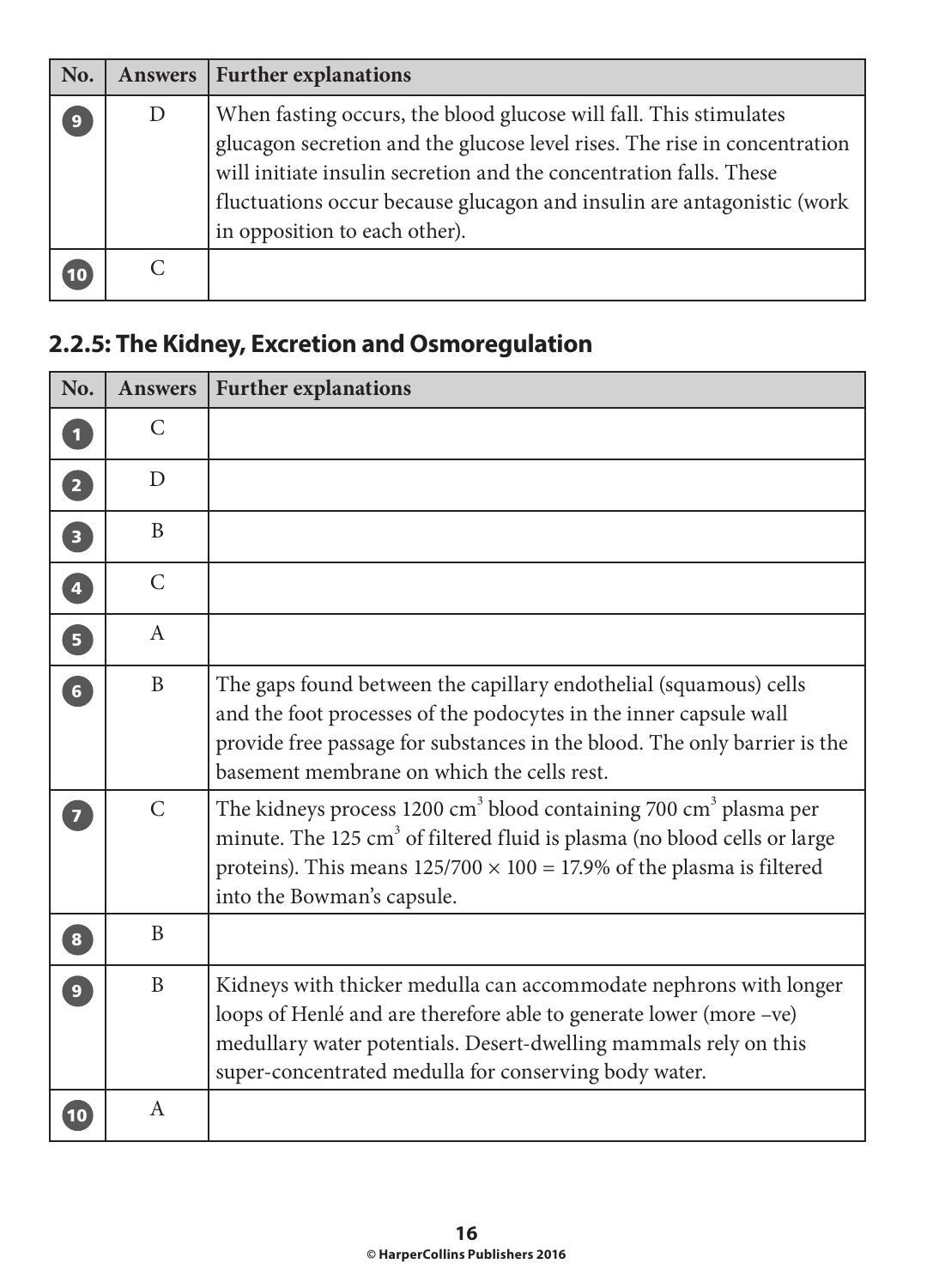| No.                     | <b>Answers</b> | <b>Further explanations</b>                                                                                                                                                                                                                                                                                                                                                                                                                                                                                                                                         |
|-------------------------|----------------|---------------------------------------------------------------------------------------------------------------------------------------------------------------------------------------------------------------------------------------------------------------------------------------------------------------------------------------------------------------------------------------------------------------------------------------------------------------------------------------------------------------------------------------------------------------------|
| $\mathbf{1}$            | B              |                                                                                                                                                                                                                                                                                                                                                                                                                                                                                                                                                                     |
| $\overline{2}$          | B              |                                                                                                                                                                                                                                                                                                                                                                                                                                                                                                                                                                     |
| $\overline{\mathbf{3}}$ | A              |                                                                                                                                                                                                                                                                                                                                                                                                                                                                                                                                                                     |
| $\overline{4}$          | $\mathcal{C}$  |                                                                                                                                                                                                                                                                                                                                                                                                                                                                                                                                                                     |
| $\overline{5}$          | D              | Depending on which neurotransmitter (chemical) is released from<br>the pre-synaptic knob, the post-synaptic membrane (D) can either be<br>depolarised or hyperpolarised. When ACh causes an influx of Na <sup>+</sup><br>into the post-synaptic neurone, depolarisation, called an excitatory<br>post-synaptic potential (EPSP), is generated. Other neurotransmitters<br>lead to hyperpolarisation, i.e. the membrane potential becomes more<br>negative. This is an inhibitory post-synaptic potential and it makes the<br>membrane more difficult to depolarise. |
| 6 <sup>1</sup>          | D              |                                                                                                                                                                                                                                                                                                                                                                                                                                                                                                                                                                     |
| $\overline{7}$          | $\mathsf{C}$   |                                                                                                                                                                                                                                                                                                                                                                                                                                                                                                                                                                     |
| $\boxed{8}$             | B              |                                                                                                                                                                                                                                                                                                                                                                                                                                                                                                                                                                     |
| $\overline{9}$          | $\mathcal{C}$  | Preventing ACh from reaching or binding to the receptor sites will<br>prevent muscle contraction. Inhibition of ACh esterase will sustain a<br>contraction as the ACh will remain in the receptor indefinitely.                                                                                                                                                                                                                                                                                                                                                     |
| $\boxed{10}$            | D              | Curare blocks the acetylcholine receptors on the post-synaptic<br>membrane of the neuromuscular junction, preventing depolarisation,<br>and hence muscle contraction.                                                                                                                                                                                                                                                                                                                                                                                               |

#### **2.2.6: Nervous Coordination**

# **Module 3: Applications of Biology**

#### **2.3.1: Health and Disease**

| $\mid$ No. $\mid$       |   | Answers   Further explanations |
|-------------------------|---|--------------------------------|
|                         | A |                                |
| $\overline{\mathbf{2}}$ |   |                                |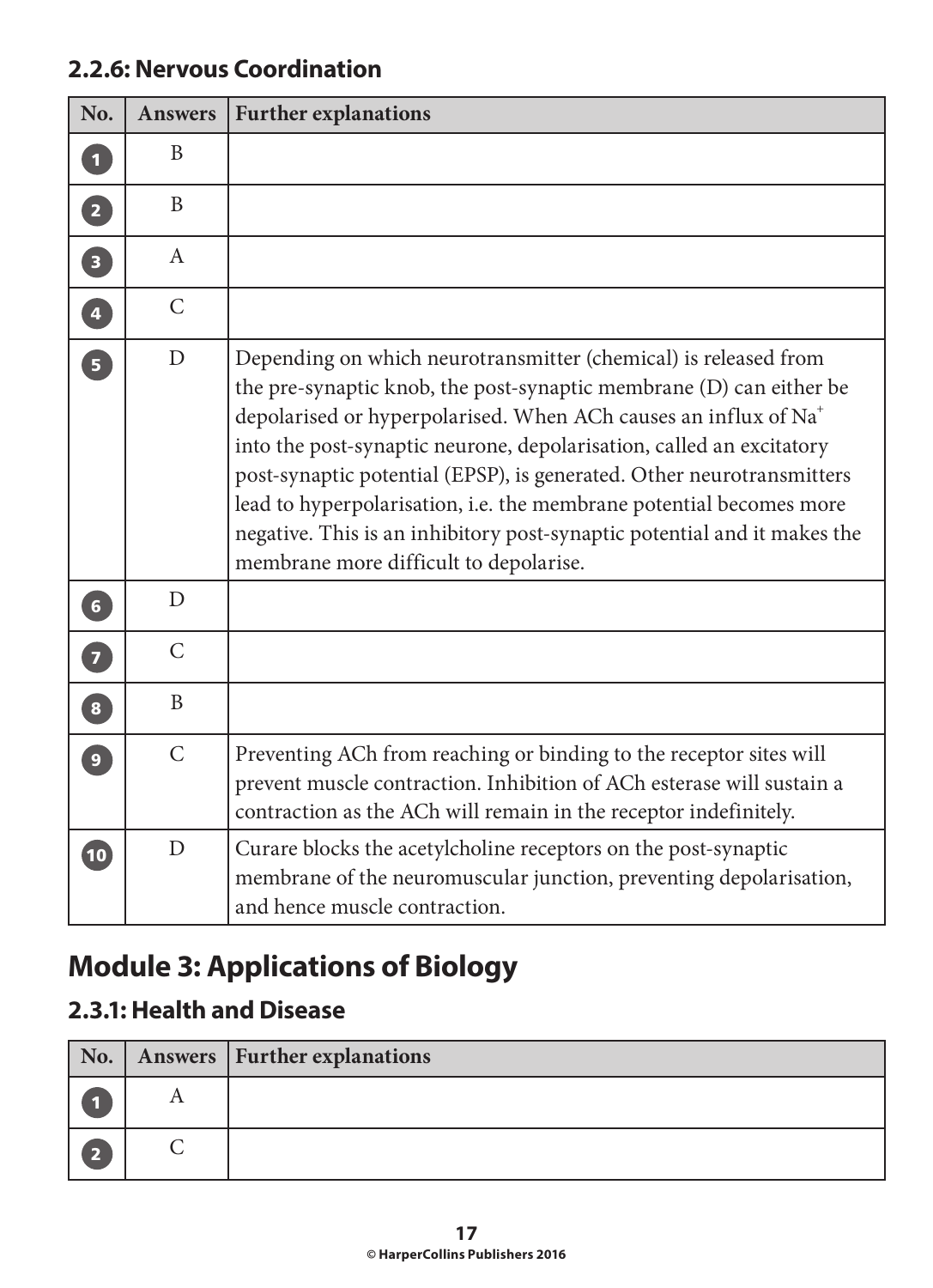| No.                     | <b>Answers</b>   | <b>Further explanations</b>                                                                                                            |
|-------------------------|------------------|----------------------------------------------------------------------------------------------------------------------------------------|
| $\overline{\mathbf{3}}$ | $\boldsymbol{A}$ |                                                                                                                                        |
| $\overline{\mathbf{4}}$ | B                |                                                                                                                                        |
| 5 <sup>1</sup>          | B                |                                                                                                                                        |
| $6\phantom{1}$          | D                | The increase in the spread of HIV caused a resurgence of TB but the<br>higher incidence of TB did not contribute to the spread of HIV. |
| 7                       | $\mathcal{C}$    | The disease is due to the transmission of a pathogen/organism and is<br>therefore infectious.                                          |
| 8                       | D                |                                                                                                                                        |
| $\boldsymbol{9}$        | $\boldsymbol{A}$ |                                                                                                                                        |
| 10                      | D                |                                                                                                                                        |

## **2.3.2: Immunology**

| No.                     | <b>Answers</b> | <b>Further explanations</b>                                                                                                                                           |
|-------------------------|----------------|-----------------------------------------------------------------------------------------------------------------------------------------------------------------------|
|                         | C              |                                                                                                                                                                       |
| $\overline{2}$          | D              |                                                                                                                                                                       |
| $\overline{\mathbf{3}}$ | D              |                                                                                                                                                                       |
| $\overline{\mathbf{4}}$ | $\mathbf{A}$   |                                                                                                                                                                       |
| 5 <sup>1</sup>          | D              |                                                                                                                                                                       |
| $6\phantom{1}$          | $\mathsf{C}$   | Antibodies are made up of four polypeptide chains and therefore their<br>amino acid monomers are held together by peptide bonds.                                      |
| $\overline{7}$          | $\mathcal{C}$  |                                                                                                                                                                       |
| 8                       | $\mathbf{B}$   | Vaccination results in an initial production of antibodies. A second<br>exposure to the same pathogen will result in a faster and higher<br>production of antibodies. |
| 9                       | D              |                                                                                                                                                                       |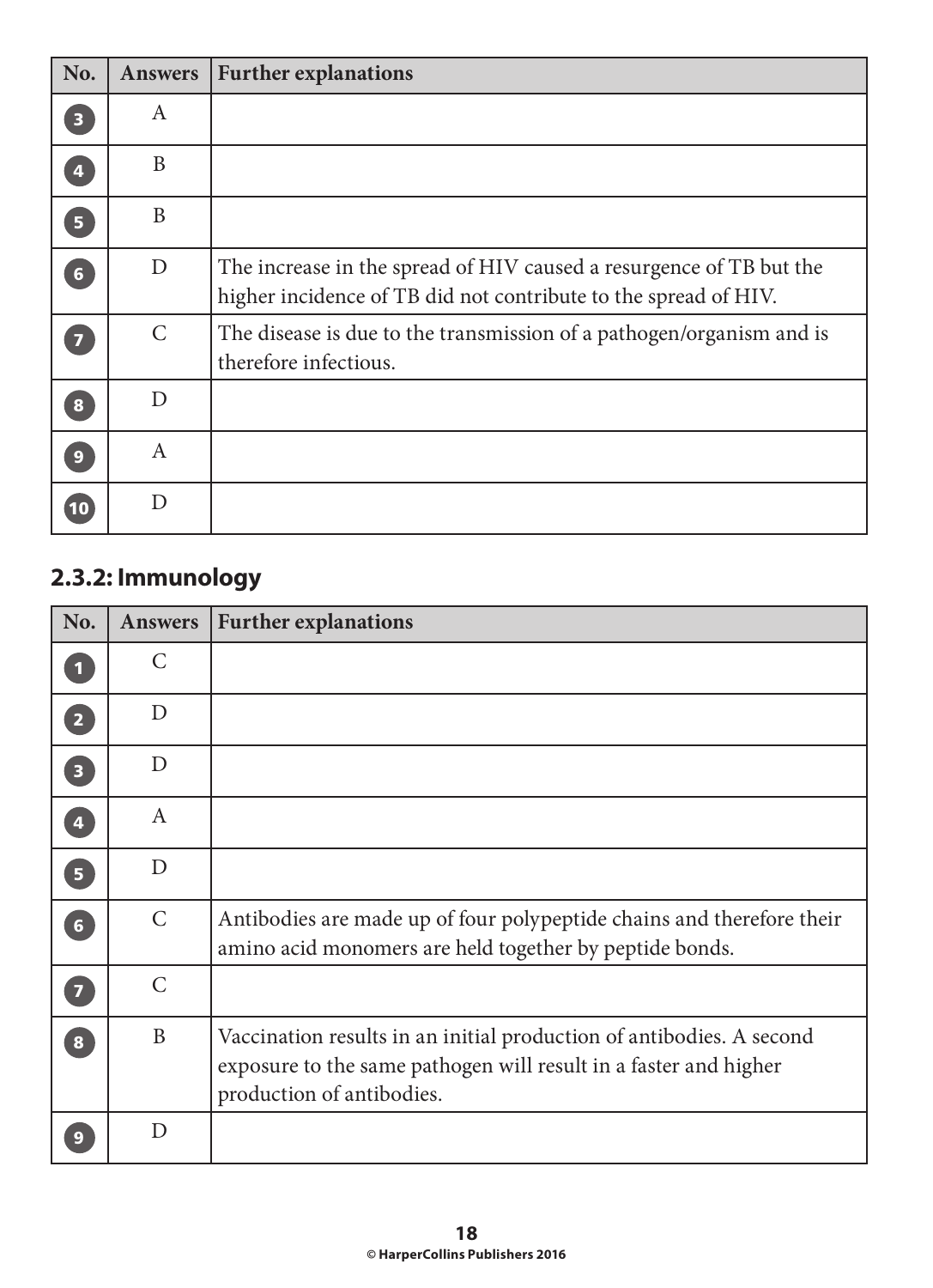|    |   | No.   Answers   Further explanations                                                                                                            |
|----|---|-------------------------------------------------------------------------------------------------------------------------------------------------|
| 10 | A | The greater the number of plasma cells, the higher the production of<br>antibodies, making the cell more effective in destroying that pathogen. |

#### **2.3.3: Social and Preventive Medicine**

| No.                     | <b>Answers</b> | <b>Further explanations</b>                                                                                                                                                                                                                                                                                                                                                                               |
|-------------------------|----------------|-----------------------------------------------------------------------------------------------------------------------------------------------------------------------------------------------------------------------------------------------------------------------------------------------------------------------------------------------------------------------------------------------------------|
| $\overline{\mathbf{1}}$ | D              |                                                                                                                                                                                                                                                                                                                                                                                                           |
| $\overline{2}$          | B              | BMI = body mass (kg)/height (m) <sup>2</sup> = 60/1.6 <sup>2</sup> = 23.4                                                                                                                                                                                                                                                                                                                                 |
| $\overline{\mathbf{3}}$ | A              |                                                                                                                                                                                                                                                                                                                                                                                                           |
| $\overline{4}$          | B              |                                                                                                                                                                                                                                                                                                                                                                                                           |
| $\overline{\mathbf{5}}$ | B              | In anaerobic conditions, pyruvate acts as the hydrogen acceptor and<br>becomes reduced to lactate. Reduced NAD supplies the H for the<br>reaction, releasing the NAD to facilitate further oxidation of glucose.                                                                                                                                                                                          |
| 6 <sup>1</sup>          | $\mathsf{C}$   |                                                                                                                                                                                                                                                                                                                                                                                                           |
| $\overline{7}$          | $\mathcal{C}$  |                                                                                                                                                                                                                                                                                                                                                                                                           |
| $\bullet$               | D              |                                                                                                                                                                                                                                                                                                                                                                                                           |
| $\overline{9}$          | $\mathcal{C}$  | The oxygen requirement for the activity is 3.0 $\text{dm}^3 \text{min}^{-1}$ . This value is<br>not reached until late in the race due to the need for body systems to<br>adjust. Anaerobic methods of obtaining energy have to be employed<br>until the body is able to supply the amount of oxygen needed (by<br>5 minutes). For the first 5 minutes therefore, the individual is in<br>oxygen deficit. |
| 10                      | B              |                                                                                                                                                                                                                                                                                                                                                                                                           |

#### **2.3.4: Substance Abuse**

|            | No.   Answers   Further explanations |
|------------|--------------------------------------|
|            |                                      |
| $\sqrt{2}$ |                                      |